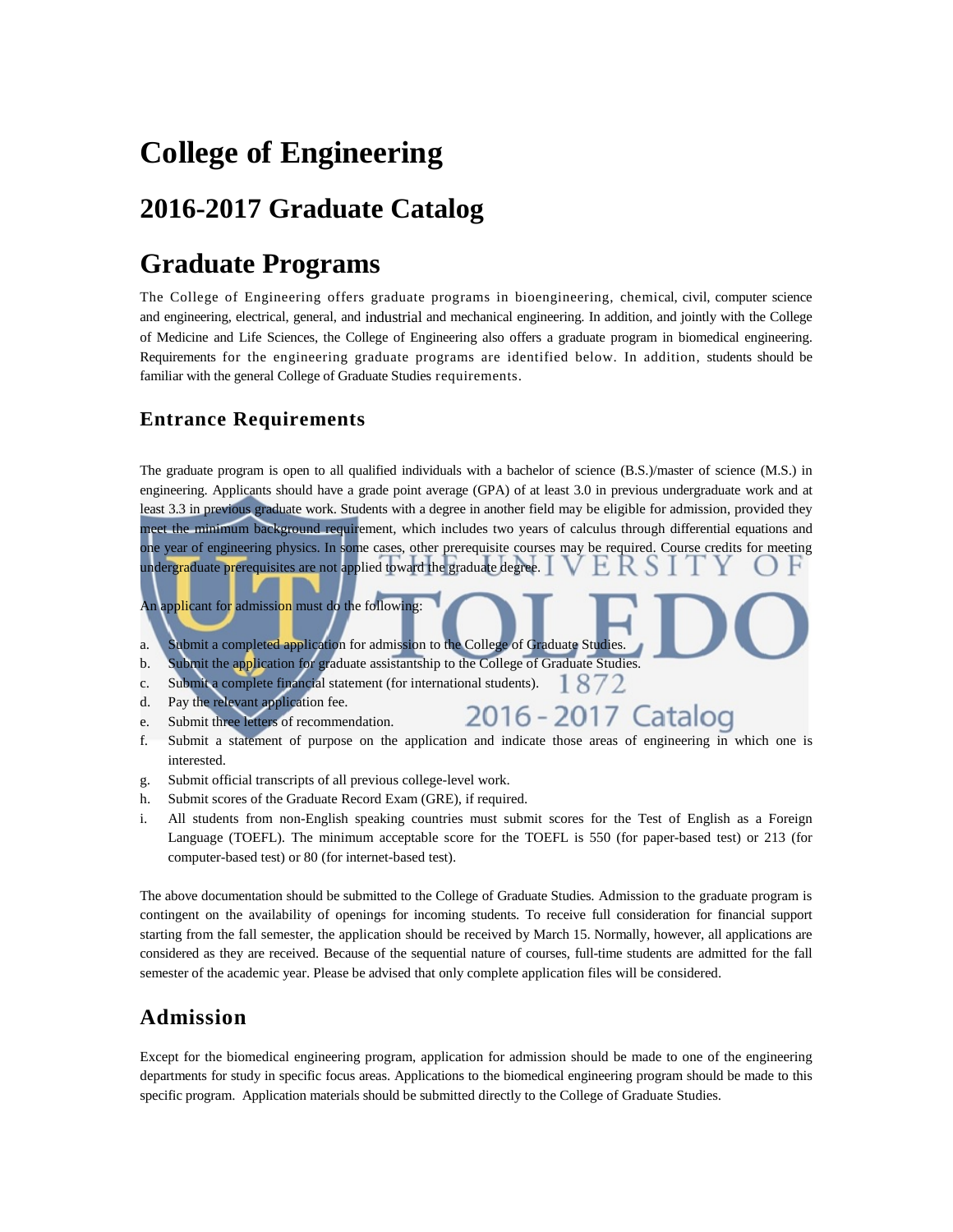To be admitted to a graduate program in the College of Engineering, the applicant must have a bachelor's degree in engineering or a closely related field. Admission is made on an individual basis, taking into account the applicant's previous academic record, the intended area of study and professional experience. Individual departments may have additional requirements, which are listed in their departmental descriptions. Generally, a GPA of at least 3.0 is required for admission. Applicants having a GPA of less than 3.0 who demonstrate potential for graduate study may be admitted to the master's program on a provisional or other basis at the option of the department. All students from non-English speaking countries must submit scores for the TOEFL; some departments will require completion of the GRE, as well. Application procedures and general requirements for admission to doctoral programs are described elsewhere in this catalog. The completed College of Graduate Studies application and all required accompanying materials should be submitted directly to the College of Graduate Studies.

The graduate program director of the department that houses the student's proposed area of study will make the admission decision, subject to departmental policies and review by the College of Graduate Studies. Therefore, the applicant should clearly indicate an area of intended concentration and/or the department of intended study. The criteria for admission include the baccalaureate and previous graduate record (grades and curricular content), the student's potential for success as indicated by professional references and relevant post-baccalaureate experience, and, for international students, the scores on required standardized tests.

Most successful applicants for the Ph.D. program will have completed a master's degree in the intended area of study or a closely related field. For an applicant who has an outstanding undergraduate record and no master's degree, direct admission to the doctoral program is available. Applicants seeking direct admission must satisfy all prerequisites for graduate study in the intended field of study and must have achieved an undergraduate GPA of at least 3.0.

# **Early Admission to M.S. in Engineering**

The College of Engineering encourages students who wish to continue their education and earn graduate degrees in engineering to take the M.S. in engineering early admission option. By entering the M.S. program prior to completing their B.S. degree requirements, talented students may begin working on their graduate research while completing B.S. degree requirements. They may apply certain graduate courses toward selected B.S. course requirements (subject to departmental restrictions).

# 2016 - 2017 Catalog

Students enrolled in a B.S. degree program in engineering at The University of Toledo who are within 18 hours of graduation, have a minimum 3.3 cumulative undergraduate GPA, and have completed their minimum co-op work requirements may be accepted for early admission into an M.S. engineering degree program. Applications will be accepted no earlier than one year (33 semester credit hours) prior to the expected completion of the B.S. program. An expedited application package contains 1) a completed regular application for graduate admission (special student application is not accepted); 2) three letters of recommendation; and 3) a biographical sketch (one page). Students accepted through this process will be granted provisional admission to allow them to enroll in graduate level courses and will be admitted to the M.S. program in the College of Engineering upon completion of their B.S. degrees.

A student must file an M.S. plan of study immediately after being granted early admission to the M.S. program. The plan must specify up to nine credit hours of graduate course work that will be applied in lieu of specific B.S. degree requirements. The student must meet all the requirements of the M.S. program as specified by the College of Graduate Studies, the college and the department.

#### **Master of Science Programs**

The master's degree programs are intended to provide advanced study in a relevant area of engineering. The programs provide sufficient flexibility to allow students to develop an area of specialization, broaden their educational experience into additional areas of engineering, or synthesize an integrated program of interdepartmental studies through a thesis or project.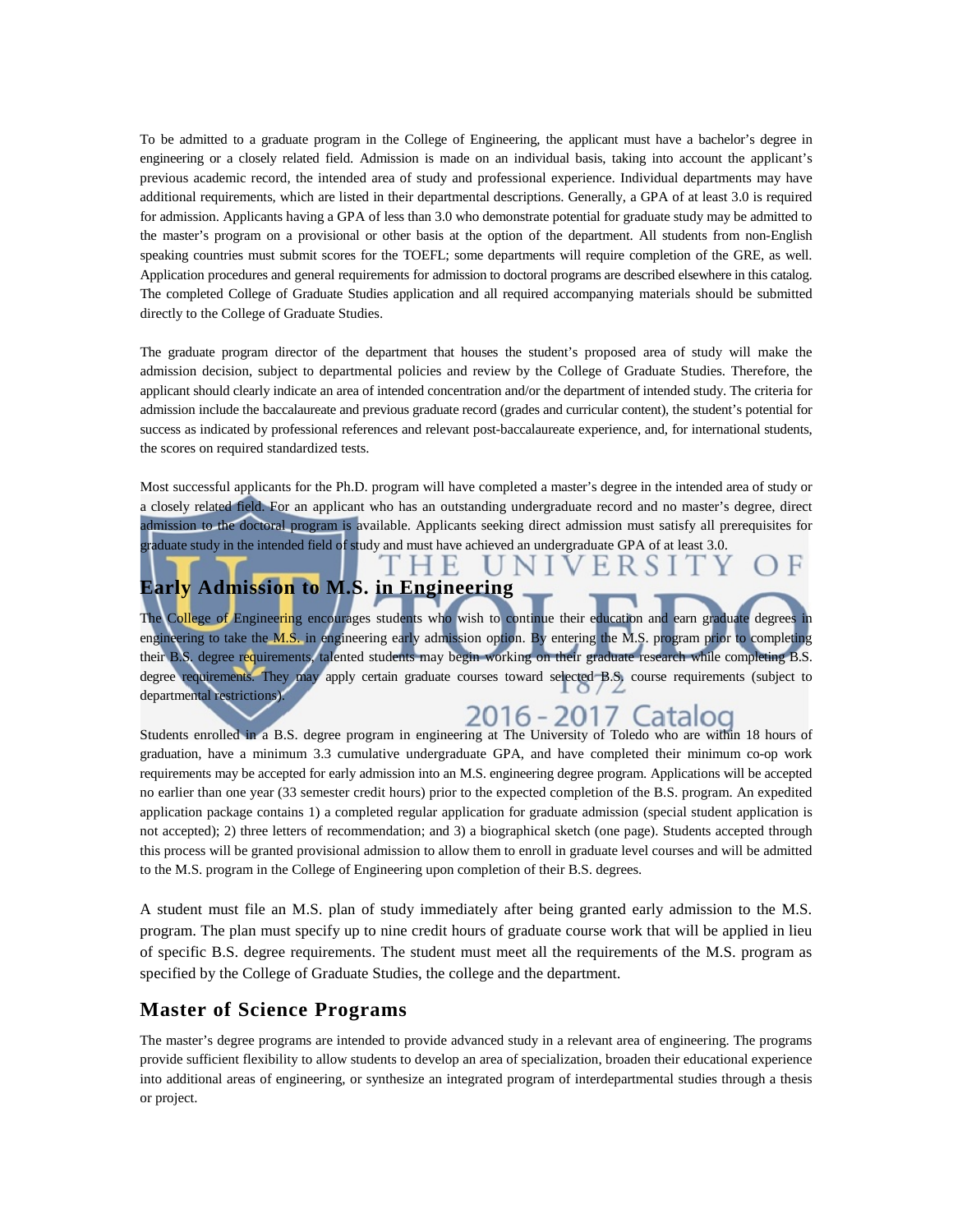#### **Plan of Study**

The master of science in engineering, master of science in bioengineering, master of science in chemical engineering, master of science in civil engineering, master of science in electrical engineering, master of science in industrial engineering, and master of science in mechanical engineering are offered with the following options:

- 1. **Master of science degree with thesis option:** A minimum of 30 credit hours of approved graduate study, including nine credit hours of master of science thesis under the supervision of a faculty member, is required. Students are required to submit a written thesis and successfully complete the oral defense of the thesis work. Additional guidelines and requirements may exist for individual departments.
- 2. **Master of science degree with non-thesis option:** The master of science with non-thesis option is available with the approval of the department chair or the department graduate program director:
	- a. **Master of science degree with project option:** Students are required to complete 30 credit hours of approved graduate study, including six hours of master of science project as specified by individual department guidelines and requirements. Students are required to submit a written project report to the department.
	- b. **Master of science degree with course work-only option:** Students are required to complete 30 credit hours of approved graduate-level course work. Additional hours of course work to replace thesis or project are selected from departmental electives approved by the department chair or the graduate program director.

The master of science degree in chemical engineering has an additional non-thesis option, a Professional Science Masters, that requires 30 credit hours of approved graduate-level course work and 6 hours on internship.

A plan of study that specifies the entire master's program to include thesis or project and graduate course work, as well as any specified preparatory undergraduate course work, is to be developed by the student working with his/her adviser. This plan of study is to be submitted for review and approval to the department's graduate director, the department chair, the college's associate dean of graduate studies, and the College of Graduate Studies before 10 graduate credits are completed. Graduate course work is selected from that available in engineering, math, science, business and related fields to include required core courses and/or to satisfy course category restrictions specified by the individual programs. Students should consult the departmental program descriptions for additional requirements.

#### 2016 - 2017 Catalog

In order to be awarded the Master of Science degree, the student must have at least a B average (minimum GPA of 3.0/4.0) for all graduate course credits in the program as well as for their entire graduate transcript. Only credit hours obtained with a letter grade of "C" or higher, or an "S" grade for the limited number of classes offered on a satisfactory or unsatisfactory basis, will fulfill degree requirements.

#### **Doctoral Degree Program**

The doctor of philosophy program in the College of Engineering is intended for academically outstanding students with appropriate bachelor's degrees. The program requires the completion and defense of a significant, original research dissertation. Potential fields of study are designated as areas of research focus by individual departments. Potential concentrations are bioengineering, chemical engineering, civil engineering, computer science and engineering, electrical engineering, environmental engineering, industrial engineering, manufacturing engineering, and mechanical engineering.

#### **Advisory Committee**

Doctoral students, in consultation with the graduate program director and departmental chair, should select an adviser during their first term of study. Since the adviser is expected to become the student's dissertation supervisor, selection should be based on mutual agreement and common interests, with the expectation that the student and adviser can work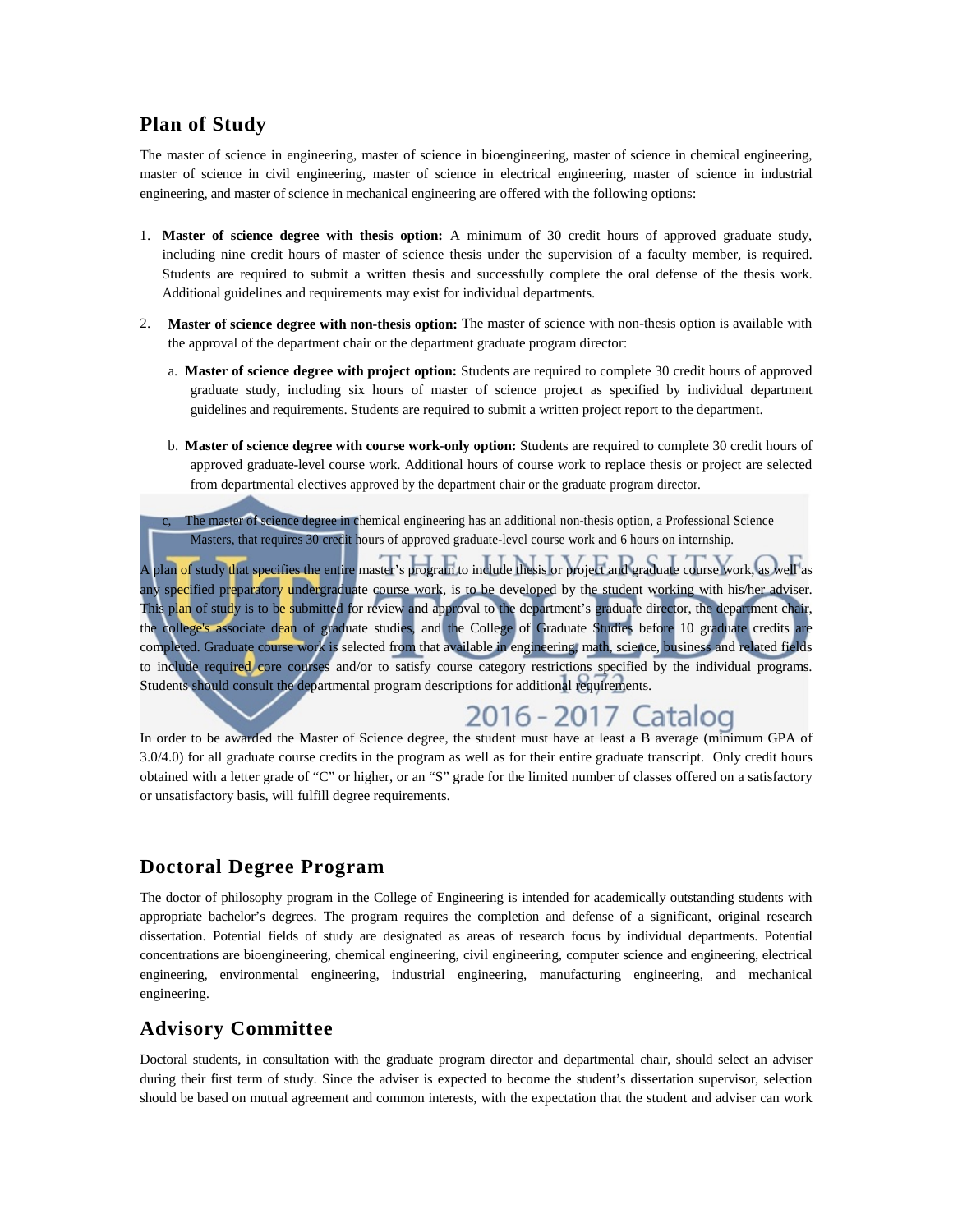effectively together. Notification of the adviser's appointment should be forwarded to the department's graduate program director, the college's associate dean of graduate studies, and the College of Graduate Studies for approval.

When the student and adviser have agreed on a general area for the dissertation within the first year of study, an advisory committee should be appointed, subject to the approval of the graduate program director and departmental chair. This committee, in general, is composed of a minimum of five graduate faculty members, with at least one of whom from outside the focus area and one from outside the department of the adviser. The duties of the advisory committee include developing a plan of study that will prepare the student in the chosen field and facilitate successful completion of the dissertation; reviewing and approving the dissertation proposal; advising and assisting in the completion of the dissertation research and preparation of the manuscript; and conducting the dissertation defense. Students are referred to additional details and requirements provided in the Graduate Student Handbook of individual departments.

## **Plan of Study**

The advisory committee's first responsibility is to develop and submit for approval a doctoral program plan of study that meets all University, college and departmental requirements. This document specifies the course work and other requirements for the Ph.D.; it sets a tentative schedule for the examinations, and for presentation and defense of the dissertation proposal. Submission of the plan of study for approval to the graduate director, the departmental chair and the College of Graduate Studies also accomplishes official appointment of the advisory committee.

The plan of study requires a minimum of 45 credit hours each of dissertation and course work. (Students admitted to the Ph.D. program with an M.S. degree are granted up to 30 course work credits for their M.S. degree.) Course work must satisfy core course and other requirements specified for the student's focus area by the department.

In order to be awarded the Ph.D. degree, the student must have at least a B average (minimum GPA of 3.0/4.0) for all graduate course credits in the program as well as for their entire graduate transcript. Only credit hours obtained with a letter grade of "C" or higher, or an "S" grade for the limited number of classes offered on a satisfactory or unsatisfactory basis, will fulfill degree requirements. 2016 - 2017 Catalog

## **Residency Requirement**

The College of Graduate Studies has established an academic residency requirement in order to provide doctoral students with the opportunity to engage in intensive, concentrated study over an extended period of time in association with faculty members and other students in an atmosphere conducive to a high level of intellectual and scholarly activity.

Doctoral students satisfy the doctoral residency requirement by completing at total of 18 hours of coursework taken over 3 consecutive semesters. Enrollment in a summer term is not required to maintain continuity, but credits earned during summer terms could count toward the 18 hours required for residency. Each graduate program may exclude certain courses and credit hours from meeting the residency requirement.

Any exceptions to the residency requirement should be requested to the College of Graduate Studies on the "Residency Requirement Exception Form" that should be attached to a Plan of Study for students who have been determined by their academic program to need an exception to the residency requirement.

## **Examinations**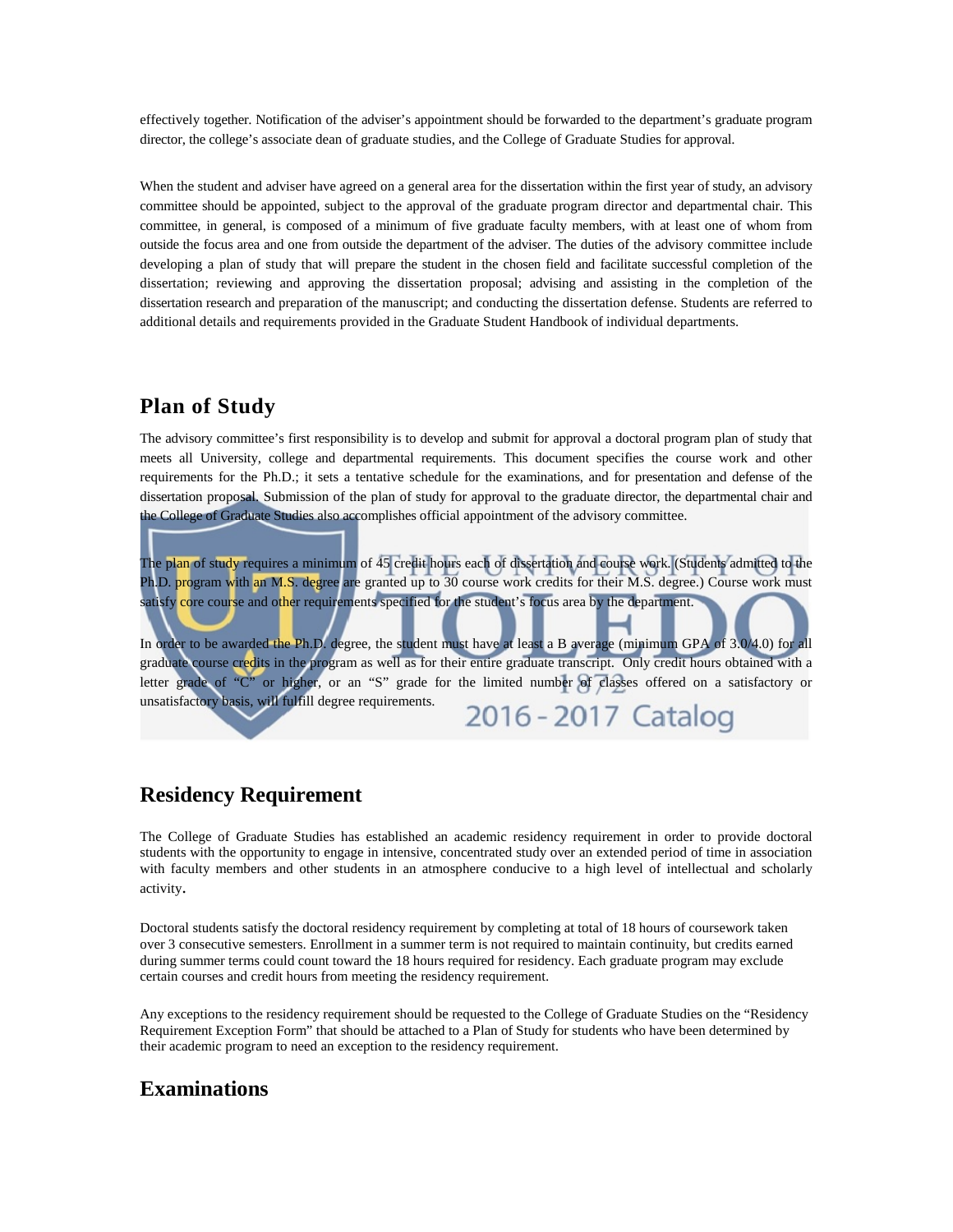At the discretion of the student's department, either a qualifying examination, a comprehensive examination or both will be required prior to admission to candidacy. Please refer to departmental and University requirements for details of the qualifying or comprehensive examinations.

## **Admission to Candidacy**

When notified the required qualifying or comprehensive examination(s) have been passed and all other departmental requirements for candidacy are fulfilled, the student should initiate formal admission to candidacy. This requires the signed approval of the graduate program director and department chair and notification to the College of Graduate Studies.

## **Dissertation Proposal**

The student, working with the adviser, should develop a detailed written dissertation proposal for presentation to the advisory committee. The proposal should state the objectives, provide appropriate background, and describe the general approach to accomplish the research clearly and completely. Specific procedures and details for the timing, preparation, distribution and defense of this proposal are noted in departmental requirements. An approved copy of the accepted proposal, signed by each member of the advisory committee, will be kept in the student's file.

## **Dissertation Defense**

After the adviser and committee have approved the dissertation proposal, the student should carry out the dissertation plan. When the adviser and student believe the work is complete and ready for defense, a dissertation manuscript should be prepared, with the adviser providing suggestions for improvement, until both the adviser and the student believe the document is ready for publication.

ERSI The student should distribute the final adviser-approved manuscript and schedule a defense before the advisory committee.

The defense is open to the public. Notice of the exam should be sent to the departmental graduate director, associate dean of graduate studies of the College of Engineering, and the College of Graduate Studies, and should be posted on College of Engineering bulletin boards.  $8/2$ 

> 2016 - 2017 Catalog

Following the examination, the advisory committee will vote on whether to approve the dissertation and its defense. The committee will advise the student on what additions or corrections are necessary before another defense is scheduled. When the examination is passed, there are generally revisions for improvement to be implemented before final approval of the document. When the final corrected, signed dissertation is submitted to the College of Graduate Studies through the departmental graduate director, the department chair and the associate dean of graduate studies, the student is certified academically for graduation.

## **Doctor of Philosophy in BIOMEDICAL ENGINEERING**

*Mohamed Samir Hefzy, Program Co-Director from the College of Engineering Dorothea Sawicki, Program Co-Director from the College of Medicine*

The Doctor of Philosophy in Biomedical Engineering at the University of Toledo is a joint program between The College of Engineering and The College of Medicine. The program is open to qualified students with either degrees in engineering or in science fields such as biology, chemistry, physics, mathematics, or computer science. Since prospective students have a variety of backgrounds, the requirements for admission vary.

The degree is conferred based on high scholarly attainment in the field of biomedical engineering. This program incorporates a formal entrepreneurship component in collaboration with the College of Business and Innovation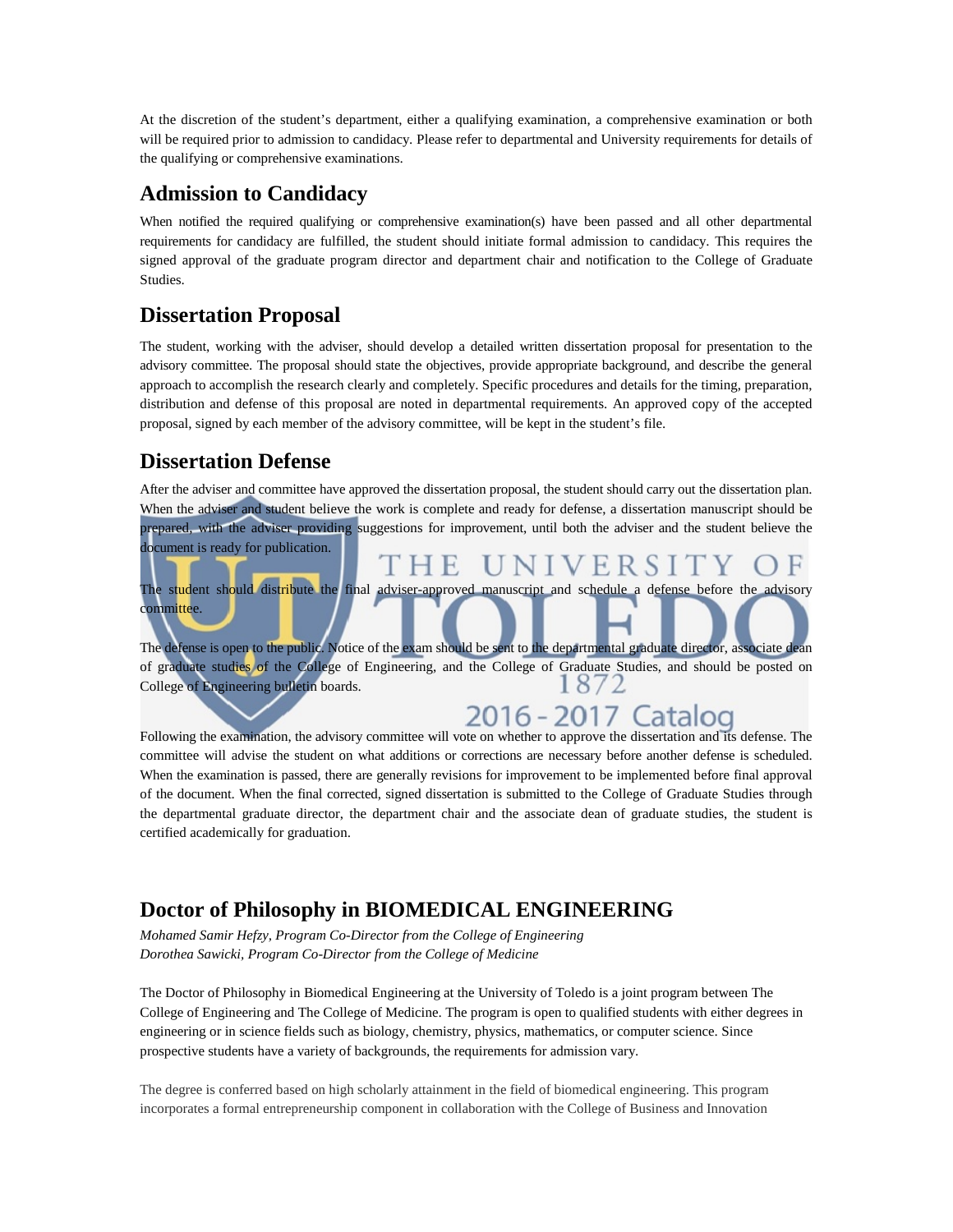(COBI) to encourage PhD students to commercialize the biomedical technology they may develop as part of their dissertation research. The curriculum also provides a PhD program for MD students from undergraduate engineering backgrounds that are interested in pursuing a dual degree and careers as physician scientists.

In addition to coursework requirements, continuation within the Ph.D. program requires that the student pass two major examinations: (1) the Ph.D. Qualifying Exam and (2) the defense of the Dissertation Research Proposal. Completion of the Ph.D. degree requires the writing and defense of the Dissertation and the writing of a business commercialization plan and/or publication of the research findings.

## **Curriculum**

A minimum of 90 semester credit hours of approved graduate coursework are required beyond the B.S. degree. For students directly admitted into the Ph.D. program with a B.S. degree, the minimum coursework requirements specified below must be satisfied.

- Register and attend a weekly seminar series in the College of Engineering or the College of Medicine and Life Sciences. Registration and attendance is mandatory every semester.
- Complete 13 hours of core coursework.
- Complete 12 hours of engineering/life sciences elective coursework.
- Complete 3-6 hours of entrepreneurship elective coursework.
- Complete 15 hours of other engineering/science elective coursework.
- Complete at least 45 semester hours of dissertation research. A student can register for dissertation research only after passing the *Qualifying Exam*.

In order to be awarded the PhD in Biomedical Engineering degree, the student must have at least a B average (a minimum GPA of 3.0/4.0) for all graduate course credits in the program of study as well as for the entire graduate transcript. Only credit hours obtained with a letter grade of "C" or higher, or an "S" grade for the limited number of classes offered on a satisfactory or unsatisfactory basis, will fulfill degree requirements.

The PhD curriculum requirements are designed to allow students maximum flexibility in selecting coursework appropriate for the research area. The curriculum for the PhD in Biomedical Engineering centers on several core course requirements in mathematics, engineering, and the life sciences. Additional technical courses are taken as needed to support the research area. In addition to the technical content, students take two courses from the College of Business on intellectual property and research commercialization, and develop a business plan to commercialize their dissertation research. Individual course selections are made by the student and the student's research advisor and/or dissertation committee.

The core courses include the following: i) Computational Physiology, ii) a math course at the 7000 or 8000 level as a prerequisite for the mathematics core course, iii) choice of one of the following two mathematics core courses: MIME 8100 Advanced Engineering Mathematics II or MATH 8510 Partial Differential Equations, iv) INDI 802 On Being a Scientist, and v) a choice of 3+ credit hours from the following College of Medicine courses: BMSP 833 CPRA in Protein Structure and Function; BMSP 834 CPRA in Genes and Genomes; BMSP 835 CPRA in Cell Biology and Signaling; BMSP 836 CPRA in Biomembranes; ORTH 790 Orthopaedic Biomechanics I or equivalent; MPHY 804 Diagnostic Radiological Physics or equivalent. Students emphasizing the biological sciences must complete at least 5 credit hours of biomedical sciences program (BMSP) courses.

The PhD in Biomedical Engineering includes an entrepreneurial component which is nurtured through close interaction with the COBI Each student in this degree program completes the course EFSB 6590 New Venture Creation as part of the approved elective coursework. Students may also elect to complete the additional graduate level COBI course EFSB 6690 Technology Commercialization.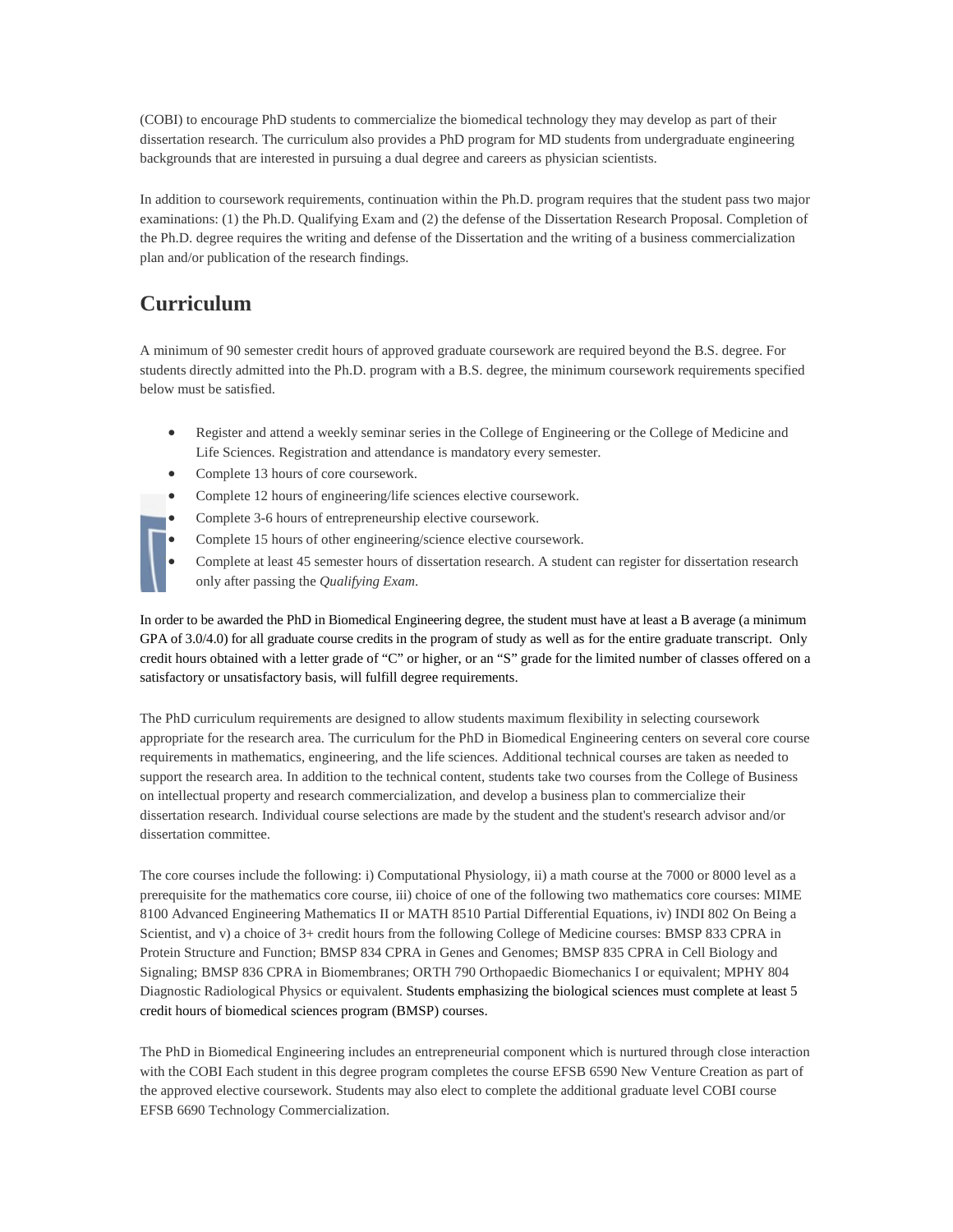## **Qualifying Examination**

The Qualifying Examination is an oral exam used to assess a student's critical thinking skills and understanding of the foundational material essential for success in the doctoral program. For students accepted into the Ph.D. program, the Ph.D. Qualifying Exam will occur after the completion of the required first year coursework comprising the core courses in physiology, mathematics and the courses from the College of Medicine and Life Sciences. The students rotate through 3 different examination topics which are mediated by 2-3 faculty members. Each testing topic lasts no more than 25 minutes; each student is asked questions of increasing difficulty until the perimeter of the student's knowledge is determined. All students are tested on the common areas of mathematics and physiology. Each student selects the third test segment from the three broad specialization areas of biomechanics, bioprocessing/molecular & cellular biology, and bioelectrical systems.

Following the finalization of the examination outcomes, the Program Co-Directors immediately notify the students tested in writing of the testing outcome. If retesting is required, the student is also informed of the date of testing and the topic(s) to be retested. Students who do not receive an outright pass on the first examination have one opportunity to retest with a passing score or are dismissed from the program.

## **Ph.D. Dissertation Committee**

Following the successful completion of the Qualifying Examination, students are expected to form their dissertation committees with the advice and consent of their research advisors. Each committee must consist of at least five UT Graduate Faculty. Affiliated Faculty must constitute the majority on each committee. Each committee must include at least one Affiliated Faculty member from the College of Engineering, one from the College of Medicine and Life Sciences, and one external faculty member usually from the College of Business and Innovation.

## **Doctoral Candidacy**

All doctoral students must meet the following requirements before being admitted to doctoral candidacy:

2016 - 2017 Catalog

- Pass the Biomedical Engineering Qualifying Examination
- Select a dissertation committee
- Obtain at least a 3.0/4.0 for all graduate level coursework

Prior to initiating dissertation research, each student must complete and file a Graduate Research Advisory Committee Approval and Assurances Form (GRAD) with the College of Graduate Studies. Students must complete this form and receive the required approvals prior to beginning any research for a thesis involving humans, animals, radiation, or bio hazardous substances.

#### **Dissertation Research Proposal Examination**

The dissertation research proposal is a document written by the student describing the research to be undertaken for the dissertation. The oral examination consists of the presentation of the written proposal by the student to the dissertation committee in a closed forum. The dissertation research proposal must be written and presented within one calendar year of passing the Qualifying Examination. A student may request an extension of up to one additional calendar year with the approval of the faculty advisor.

The dissertation research proposal should describe the background, goals, hypotheses, and general methods of the proposed research. The proposal should be structured in a manner similar to an NIH grant application. Copies of the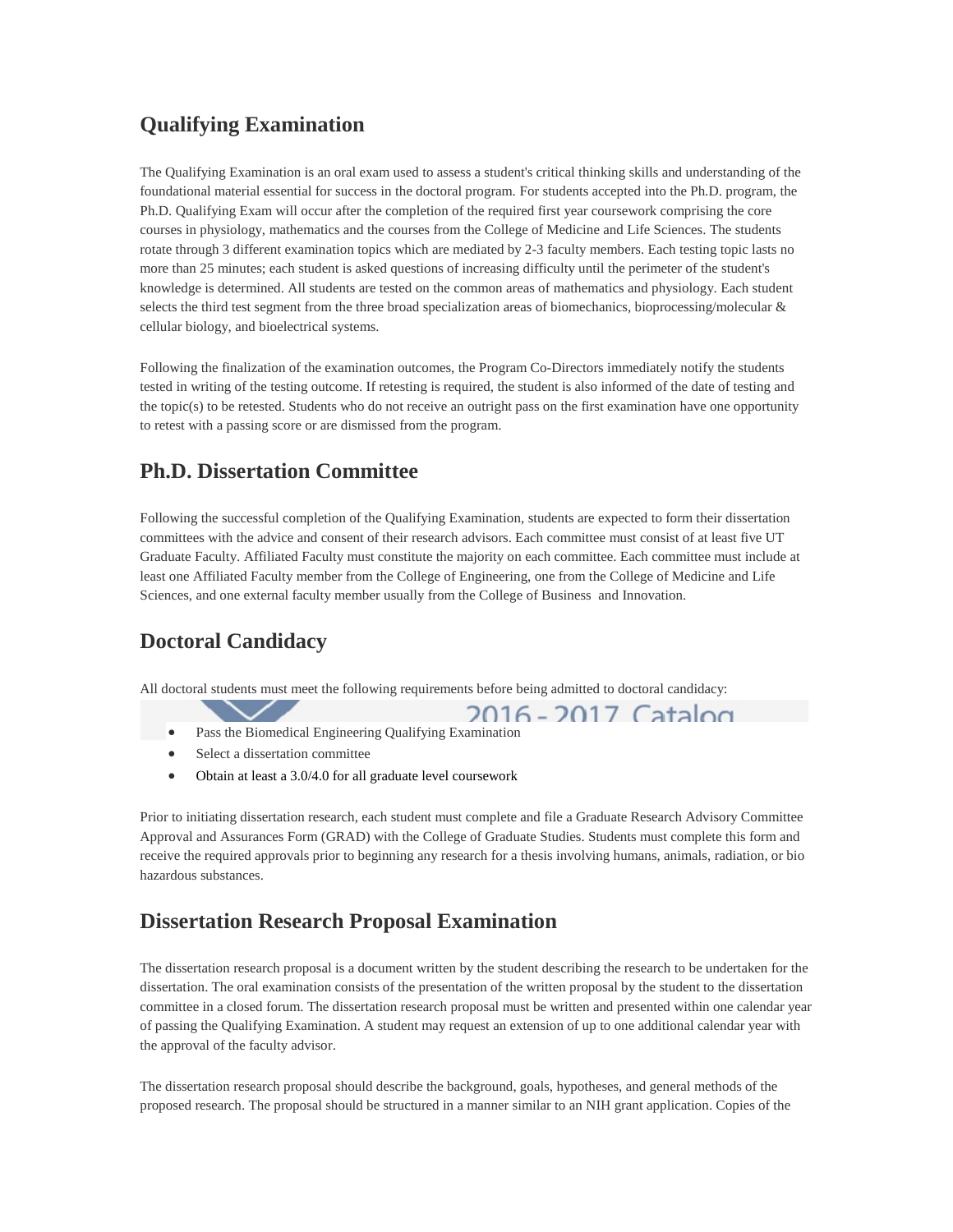proposal must be given to all members of the dissertation committee at least two weeks before the oral presentation. The dissertation proposal must then be formally presented to the dissertation committee and defended to their satisfaction.

#### **Entrepreneurship component**

Each student will integrate his/her COBI coursework with his/her research discoveries and submits a formal business plan to commercialize the dissertation research. This plan must be presented and approved by the dissertation committee prior to the final approval of the dissertation. The committee, which includes one faculty member from the COBI, may seek the advice of others in evaluating the submitted plan.

In recognition of the fact that some students will focus on more fundamental scientific research which may have limited commercial value, a student may request from the dissertation committee a substitution of the business plan by a research equivalent of this requirement. An example of such an equivalent requirement would be evidence of submission and/or publication of two peer-reviewed journal articles.

## **Ph.D. Dissertation and Defense**

When the dissertation research is completed to the satisfaction of the faculty advisor, the student prepares a complete draft of the Ph.D. dissertation. The student must submit the final draft of the dissertation to each committee member for his or her critical evaluation and review at least two (2) weeks prior to the defense. The dissertation defense consists of a 45 minute formal oral presentation by the student, followed by open and closed question sessions. The dissertation committee then votes, and a majority of the committee must concur on the final decision. If the student does not pass the dissertation defense, then the dissertation committee, in consultation with the Program Director, will decide a course of future action.

## **Time Limit**

Doctoral candidacy automatically terminates five (5) years after admission to candidacy. All requirements for the doctoral degree must be completed within seven (7) years of admission to the Ph.D. program (registration for first doctoral level class). To continue beyond the time limit, a written request for extension to the research advisor and the two Co-Directors of the Biomedical Engineering Committee must be submitted and approved. Upon approval through the required channels of The College of Engineering, the extension request must be forwarded to The College of Graduate Studies for final review and approval.

#### **Master of Science in Engineering – Energy Engineering**

*Matthew Franchetti, Program Director* 

The College of Engineering at the University of Toledo offers a Master of Science degree in engineering with a concentration in Energy Engineering. The energy field, subject to ever-increasing challenges, is vital to all aspects of society and necessary for assuring a sustainable quality of life across the globe. Graduates of the University of Toledo's Master of Science in Engineering with a Concentration in Energy Engineering degree develop expertise in many complementary areas, such as public policy, energy management, energy economics and finance, and energy consulting. This highly customizable program is not just for engineering graduates with technical portfolios. With flexibility and options for coursework in law, business and finance, the concentration in energy engineering is ideal for professionals at companies that generate and distribute energy, as well as anyone seeking to manage energy portfolios in a variety of businesses and industries.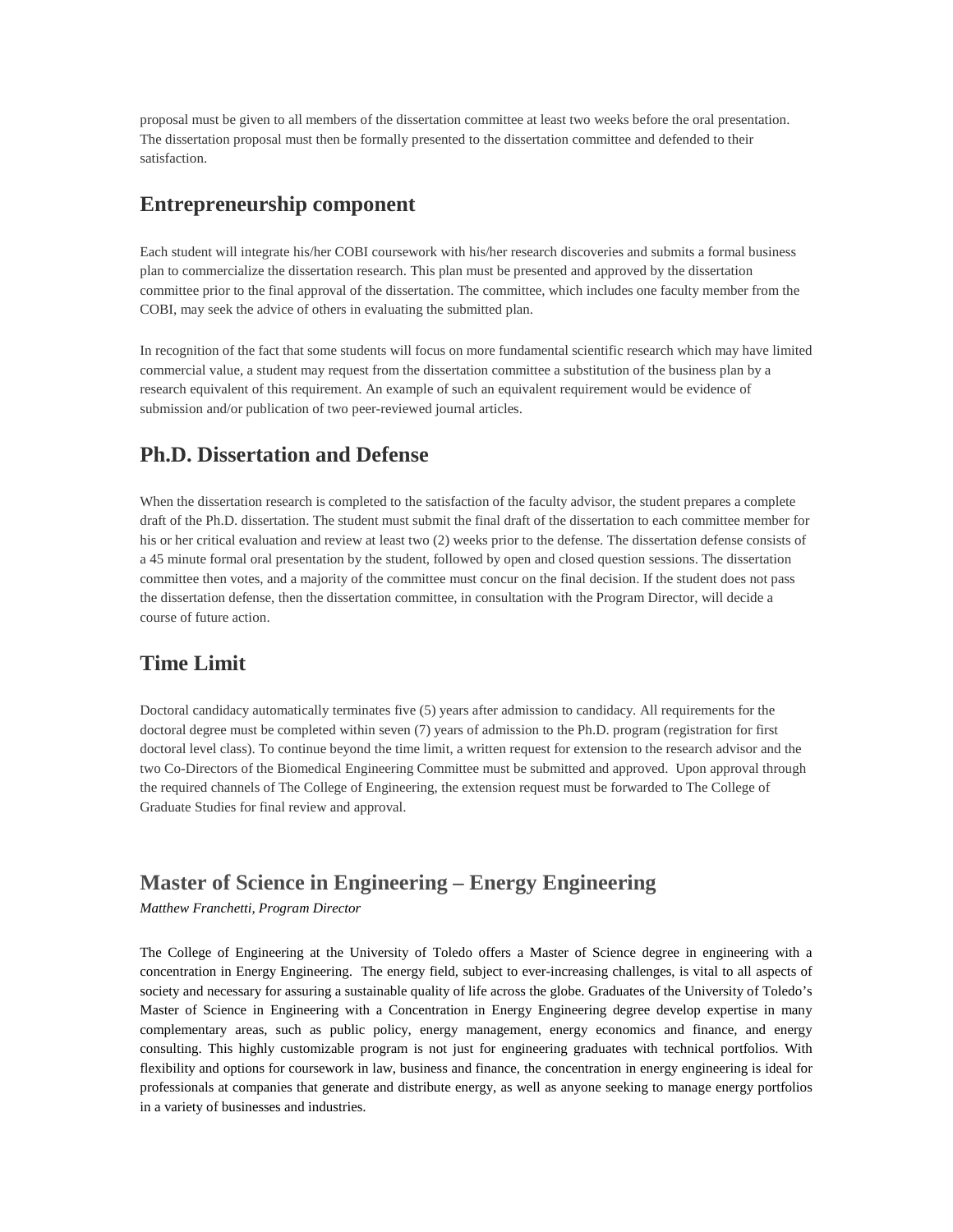#### **Degree Requirements**

The Master of Science in engineering program with a concentration in energy engineering is comprised of 30 credit hours. The project option requires the completion of a minimum of 24 credit hours of approved graduate-level course work (nominally 8 courses) and a six-hour practice-oriented project in consultation with their advisor, for a total of 30 credit hours. The coursework option requires the completion of at least 30 credit hours of approved graduate-level course work (nominally 10 courses).

Additionally, the Master of Science in engineering program with a concentration in energy engineering at the University of Toledo has three options for specialization:

- A. Power generation and distribution (option 1), or
- B. Energy utilization and management (option 2), or
- C. Advanced energy systems (option 3).

All students are expected to complete the following requirements:

- 1) MIME 5980 Energy sources, applications and economics, 3 credit hours
- 2) At least one of these law/business/management courses:
	- i. LAWM 5000 Law and the Legal System, 3 credit hours
	- ii. BLAW 6100 Business Government and Society, 3 credit hours
	- iii. MGMT 6100 Leading Through Ethical Decision Making, 3 credit hours

3) At least one of the following two engineering courses:

i. CVLE 5690 Sustainability Engineering, 3 credit hours ii. MIME 5820 Sustainability Analysis and Design, 3 credit hours  $\operatorname{RSST}$ 

Students in option 1 (specialization option A) must also take the following engineering course: i. EECS 5240 Power Systems Operation, 3 credit hours, *or equivalent*

Students may meet their coursework requirements by completing the requirements above, as well as any of the approved elective courses in consultation with their academic advisor. Elective courses may be taken on campus or via distance learning. Several graduate offerings from the College of Engineering, the College of Business and Innovation and the College of Law are available for selection.

Students following the coursework only option may take up to 6 hours of approved independent study toward the 30 credit hours requirement. Students will find it possible to complete the degree requirements in five semesters or less, depending on academic backgrounds and course loads. If students choose the project option, they may complete the course requirements in four semesters by taking two recommended courses per semester and completing the project in one or two semesters. The six-credit (6 hrs.) project for fulfillment of the project option may be accomplished in coordination with the student's employer utilizing skills learned in this program. Students should consult their advisor regarding this option.

For transfer credit, students should refer to the general policies of the College of Graduate Studies. Students may use no more than nine credit hours earned at another university with a grade of B or better toward the Master of Science in engineering, and in no case may the project be satisfied by work already completed at another institution or on the job.

In order to be awarded the Master of Science in engineering degree, the student must have at least a B average (minimum GPA of 3.0/4.0) for all graduate course credits in the program as well as for their entire graduate transcript. Only credit hours obtained with a letter grade of "C" or higher, or an "S" grade for the limited number of classes offered on a satisfactory or unsatisfactory basis, will fulfill degree requirements.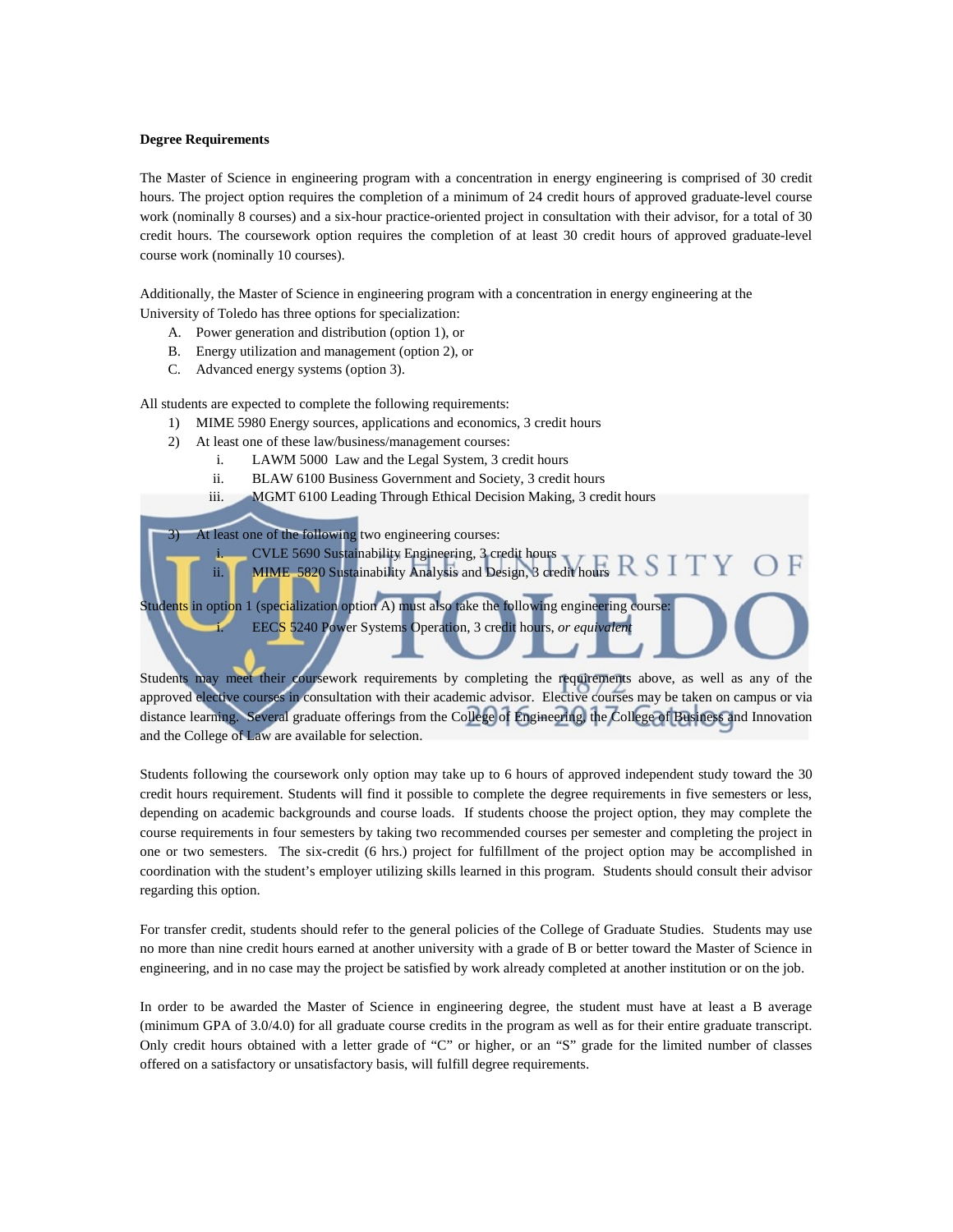#### **Admission Requirements**

To be admitted to the Master of Science in Engineering with a concentration in Energy Engineering program, applicants must have a bachelor's degree in engineering, engineering technology or in a closely related field (e.g., one of the mathematical, physical or biological sciences). Admissions are made on an individual basis and take into account the applicant's previous academic record, the intended area of study, and the capacity of the College of Engineering.

Applicants should have a minimum grade point average (GPA) of 2.7 in previous undergraduate work from appropriately accredited academic institutions or from an academic institution with high academic standards deemed appropriate and acceptable by the College of Engineering and the College of Graduate Studies. Applicants having a GPA less than 2.7 who otherwise demonstrate potential for graduate study may be admitted to the master's program on a provisional basis at the discretion of the College. Students with an undergraduate GPA below 2.7 must provide GRE scores. Information on the GRE is available on the GRE Web site: *[http://www.gre.org](http://www.gre.org/)*.

Students who graduated with a bachelor's degree from the University of Toledo do not need to submit official transcript. Students who did not graduate from the University of Toledo need to contact the office of the registrar at their undergraduate institution to arrange for transmission of their undergraduate transcripts. All students from non-English speaking countries must submit scores for the test of English as a Foreign Language (TOEFL). The minimum acceptable score for the TOEFL is 213 (for computer-based test) or 80 (for internet-based test).

Students entering the program will be required to have at least: calculus, through ordinary differential equations (3 semesters), physics (2 semesters) and chemistry and/or engineering materials (1 semester) and any three out of the following six courses: statics, dynamics, electronics, electric circuits, fluid mechanics and thermodynamics. Students lacking one or more of the above courses must take the necessary courses before entering the program.

Students can apply for special student status and take up to nine credit hours of graduate classes, which may be applied to their graduate degree program. Students with special status can be admitted as regular graduate students at a later date.

For additional information regarding this program, please consult the College of Engineering's Web site at http://www.utoledo.edu/engineering/graduate-studies/energyengineering.html or contact atalog EnergyEngineering@eng.utoledo.edu

#### **PRACTICE-ORIENTED Master of Science in Engineering**

*Matthew Franchetti, Program Director*

The College of Engineering at the University of Toledo offers a practice oriented Master of Science degree in engineering with a concentration in General Engineering This engineering master's degree program is intended for students who are full-time employees seeking the master's degree to facilitate career advancement or achievement of personal educational goals. It is designed for current and future managers of technology. This cross-disciplinary program combines a study in business management and engineering and presents an alternative to a traditional business management or technical Master of Science degree. To accommodate students who are full-time employees, course work for this degree program may be taken online via distance learning.

#### **Degree Requirements**

The practice-oriented Master of Science in engineering program requires 30 credit hours at graduate level. The project option requires the completion of a minimum of 24 credit hours of approved graduate course work and 6 hours of work-related project. The coursework option requires the completion of at least 30 credit hours of approved graduate course work. The student is expected to meet the following general requirements: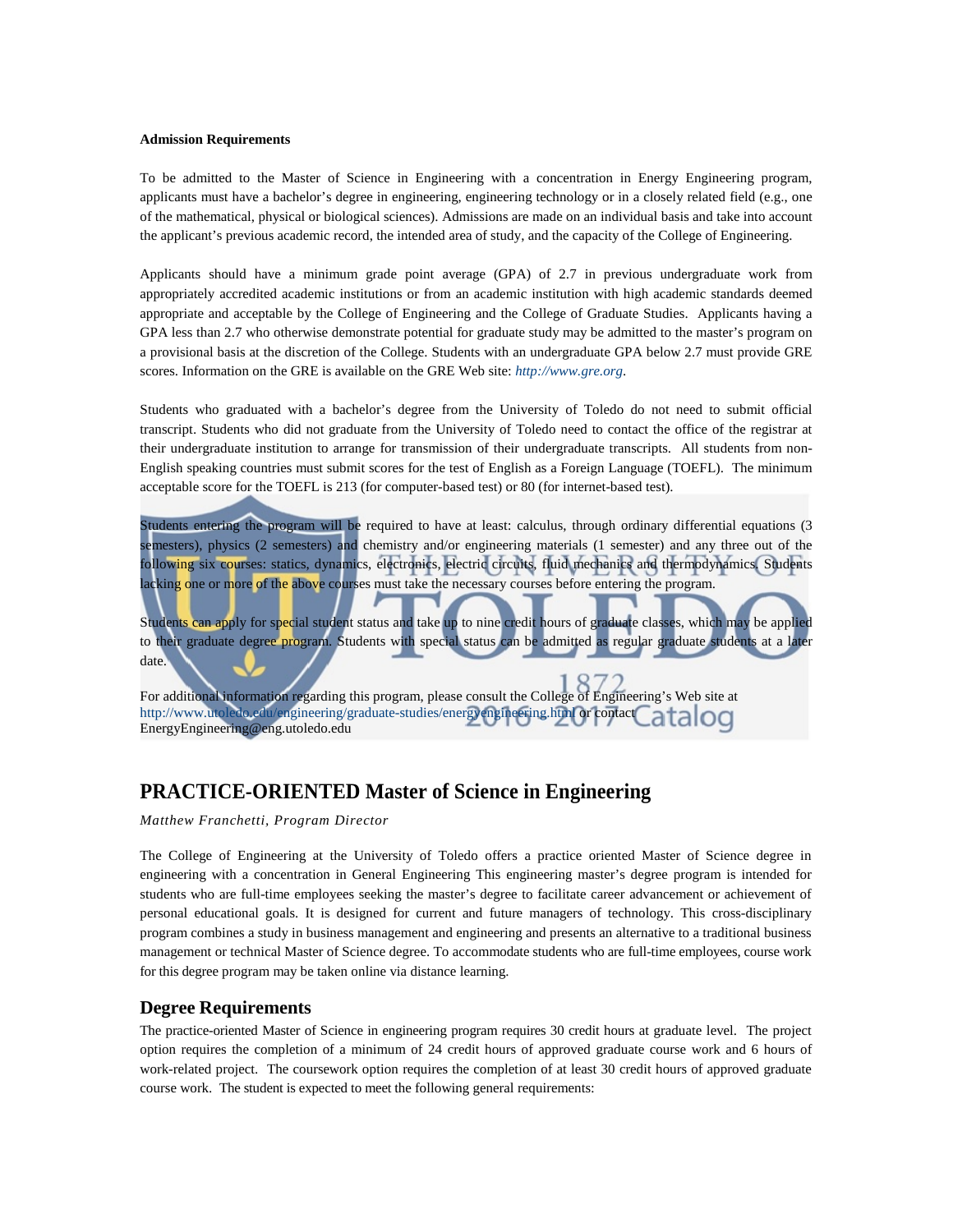- Six hours of engineering core courses to establish a common foundation in engineering. These courses include Management of Projects and Technological Innovation (GNEN 6700), Applied Probability and Statistics In Engineering (GNEN 5700), and Applications of Engineering Analysis (GNEN 5500). The engineering core courses are designed to update computer analysis skills, provide a background in applied statistics and to furnish tools for the management of projects and technological innovation.
- Six hours of business core courses that cover introduction to financial and managerial accounting, analysis of manufacturing and service systems, and business, government and society. These courses include Analysis of Manufacturing and Service Systems (OPMT 5520), Business: Government and Society (BLAW 6100) or Leading Through Ethical Decision Making (MGMT 6100), and Financial and Managerial Accounting (ACCT 5000). The business core is intended to acquaint engineers, scientists and technologists with financial, managerial, and social issues that can help the engineer succeed in today's marketplace.
- Twelve to eighteen hours of engineering elective courses to support the student's focus area. Each elective course is worth three credit hours, so a minimum of four courses are required. Graduate offerings in the bioengineering, chemical and environmental engineering, civil engineering, electrical engineering and computer science, general engineering, or mechanical, industrial and manufacturing engineering departments are eligible for selection as electives.
- For the project option, six credit hours of a work-related project (GNEN 6920). The topic and other specifics of the project require prior approval of the program director and should include approval and cooperation of the employer.

The project may be completed in two semesters plus the summer. Students may complete their course requirements in four semesters by taking the recommended two courses per semester. EK<sub>2</sub>I

For transfer credit, students should refer to the general policies of the College of Graduate Studies. No more than nine credit hours toward the Master of Science in engineering may be earned at another university with a grade of B or better, and in no case may the project be satisfied by work already completed at another institution or on the job.

In order to be awarded the Master of Science in engineering degree, the student must have at least a B average (minimum GPA of 3.0/4.0) for all graduate course credits in the program as well as for the entire graduate transcript. Only credit hours obtained with a letter grade of "C" or higher, or an "S" grade for the limited number of classes offered on a satisfactory or unsatisfactory basis, will fulfill degree requirements.

#### **Admission Requirements**

To be admitted to the Practice-Oriented Masters of Science in engineering program, applicants must have a bachelor's degree in engineering, engineering technology or in a closely related field (e.g., one of the mathematical, physical or biological sciences). Applicants must be employed or have experience in private industry, government or nonprofit organizations. Admissions are made on an individual basis and take into account the applicant's previous record, the intended area of study, and the needs and capacity of the College of Engineering.

Applicants should have a minimum grade point average (GPA) of 2.7 in previous undergraduate work from appropriately accredited academic institutions or from an academic institution with high academic standards deemed appropriate and acceptable by the College of Engineering and the College of Graduate Studies. . Applicants having a GPA less than 2.7 who demonstrate potential for graduate study may be admitted to the master's program on a provisional or other basis, at the option of the college. Students with an undergraduate GPA below 2.7 must register and take the GRE. Information on the GRE is available on the GRE Web site: *http://www.gre.org.* Students who graduated with a bachelor's degree from The University of Toledo do not need to submit official transcripts. Students who did not graduate from The University of Toledo need to contact the office of the registrar at their undergraduate institution to arrange for transmission of the undergraduate transcripts.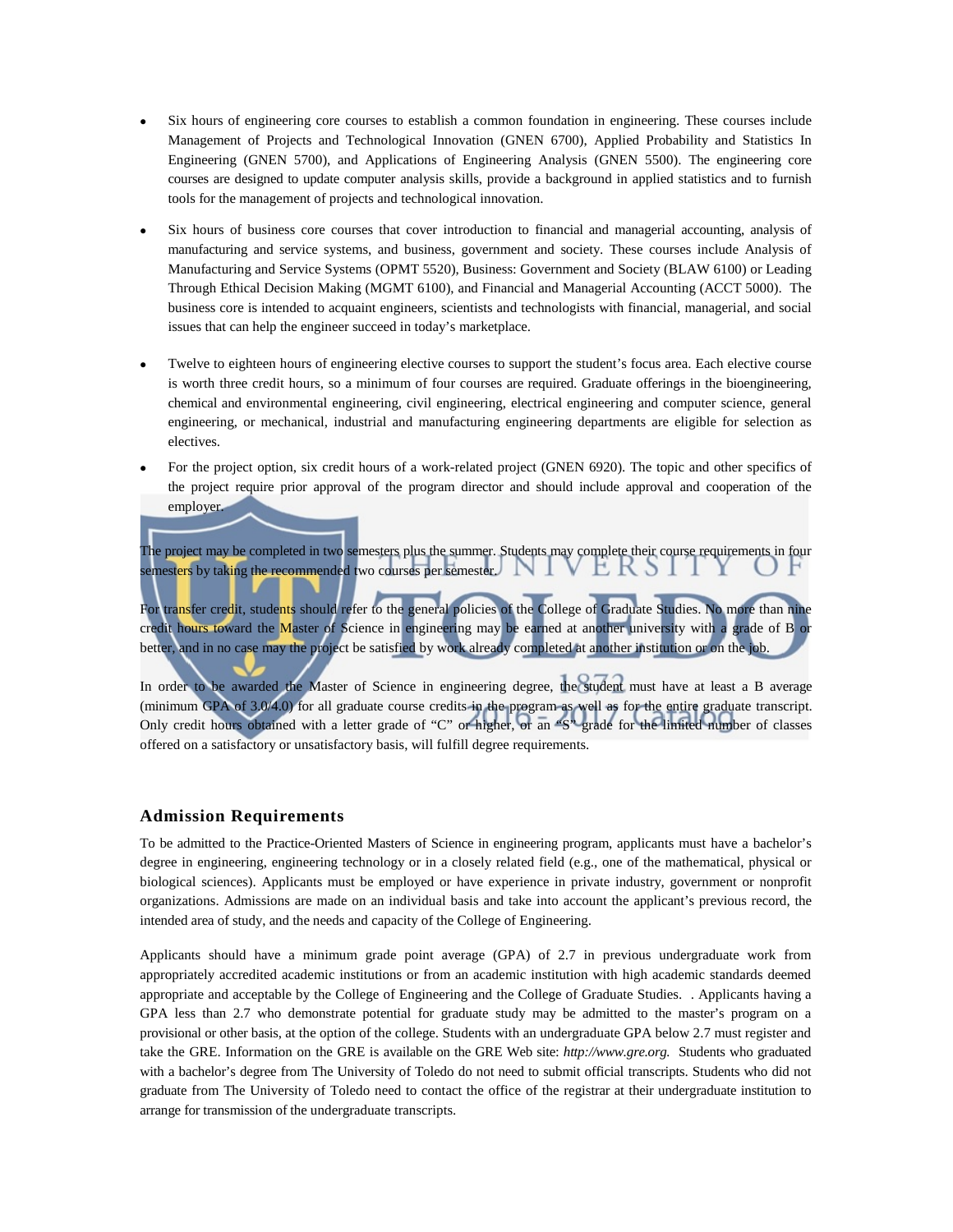Students entering the program will be required to have at least: Calculus, through Ordinary Differential Equations (3 semesters), Physics (2 semesters) and Chemistry and/or Engineering Materials (1 semester) and any three out of the following six: statics, dynamics, electronics, electric circuits, fluid mechanics and thermodynamics. Students lacking one or more of the above courses must take the necessary courses before entering the program.

Students can apply for non-degree student status and take up to nine credit hours of graduate classes, which may be applied to their graduate degree program. Students with non-degree status can be admitted as regular graduate students at a later date.

For additional information regarding this program, please consult the College of Engineering's Web site at *http://www.eng.utoledo.edu/coe/practice\_oriented\_masters/* for specific program guidelines developed in cooperation with the College of Business and Innovation.

## **J.D./M.S. Dual Degree Program**

The J.D./M.S. dual degree program offers a student who has been admitted to The University of Toledo College of Law and one of The University of Toledo College of Engineering master of science programs the opportunity to complete requirements for both the J.D. and the M.S. degrees through a program of integrated curriculum in an accelerated period of study. The program is designed for full-time students who have an undergraduate degree in engineering or its equivalent. Students with a non-engineering undergraduate degree will be required to complete all prerequisite courses required by the College of Engineering, depending on the nature of the undergraduate degree.

#### **Admission**

Students should apply for the dual degree program using both the College of Law standard application form and the College of Graduate Studies application form. A joint admissions committee consisting of admission committee members from both colleges will review those College of Law applications that request dual admission. Although admission to both colleges is required before the student can begin the joint degree program, a student can begin a program in one college and later add the dual-degree program. In this case, only courses completed after admission to the dual-degree program can be counted toward the degree requirements in the discipline.  $\angle \bigcup$ Latalog

#### **Advising**

The College of Law and the College of Engineering, with the College of Graduate Studies, will administer and advise with regard to that school's curriculum, requirements and guidelines. Within the College of Engineering, advising is handled within the individual department of enrollment and coordinated through the associate dean of graduate studies. A dual program oversight committee will review policies and monitor the progress of students toward the dual degree completion.

#### **Awarding of Degrees and Credit**

A student enrolled in the dual degree program will not receive either the J.D. or M.S. degree until all the work required for both degrees has been completed. A student who withdraws from the dual degree program and remains in either the College of Law or College of Engineering shall receive only as much credit for work in the other college as the dean may authorize under the rules of that college.

No credit for work in the other college shall be awarded unless the student achieves an acceptable grade in the college offering the course. In addition, degrees must be awarded within time limits established by the College of Graduate Studies, the College of Law and the College of Engineering.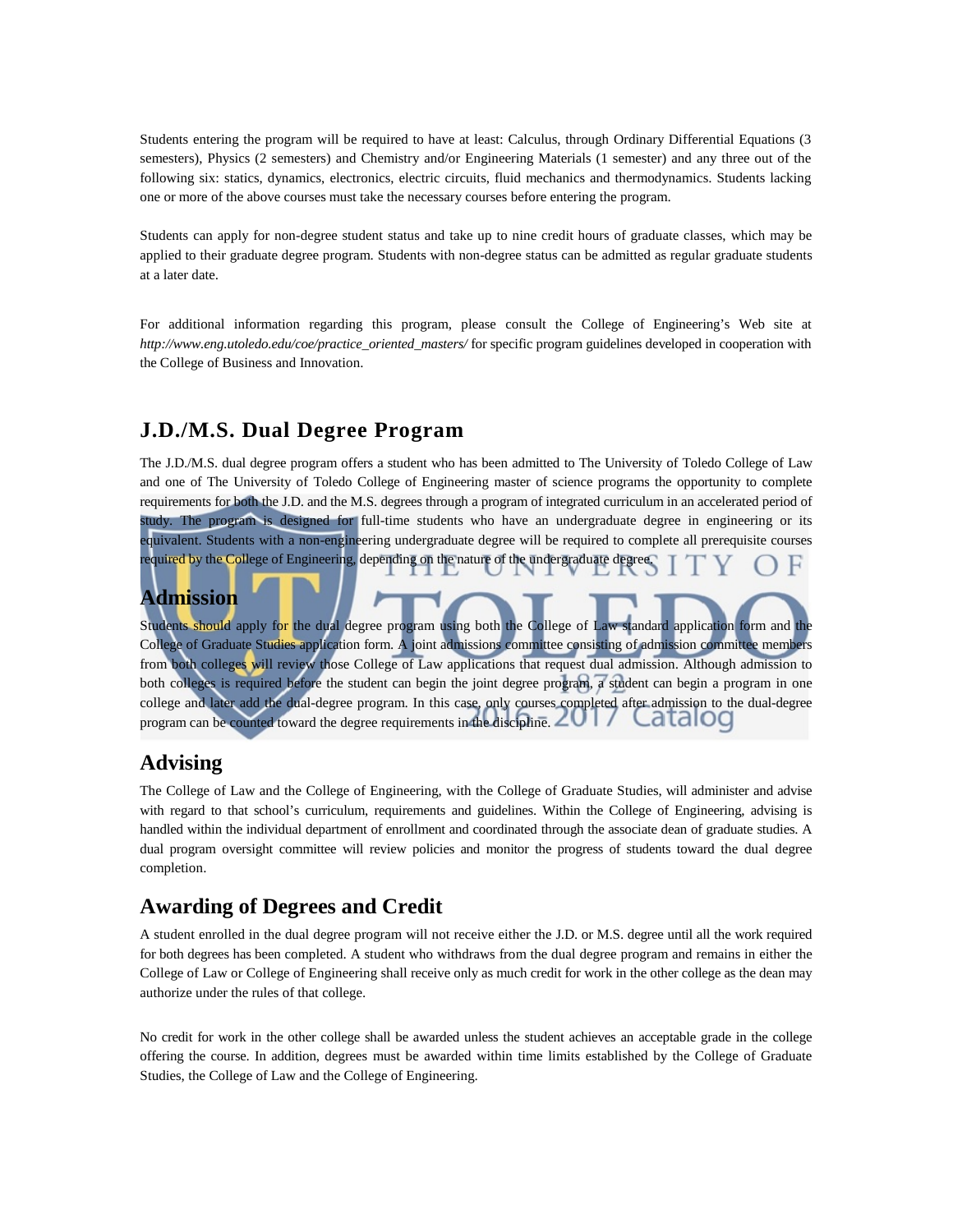## **Description of the Curriculum**

The integrated program and curriculum leads to the awarding of two degrees. The Juris doctor degree will be awarded by The University of Toledo College of Law, and the Master of Science degree will be awarded by The University of Toledo College of Engineering.

**Master of Science in Engineering Degree:** To fulfill requirements for the M.S. degree, 30 credit hours at graduate level are required,. Students in the joint program may apply up to 12 credit hours of non-first year course work at the College of Law toward meeting the M.S. degree requirements. With the M.S. thesis/project option, students must complete at least 18 credit hours at the graduate level from the College of Engineering, including nine hours of M.S. thesis or six hours of M.S. project. With the M.S. course work-only option, students must complete at least 18 credit hours at the graduate level from the College of Engineering. The credit of up to 12 credit hours from the College of Law would be determined in consultation with the associate dean of graduate studies of The University of Toledo College of Engineering.

**Juris Doctor Degree:** The College of Law requires the successful completion of 89 credit hours. The dual degree program would permit up to 12 credit hours of core courses done in the College of Engineering to be applied toward the satisfaction of the 89-hour requirement. The credit of up to12 hours of course work from the College of Engineering would be determined in consultation with the associate dean of The University of Toledo College of Law.

# U **JIVERSIT Graduate Departments Department of Bioengineering** *Arunan Nadarajah, chair and acting graduate program director*

Bioengineering is a relatively new discipline with rapidly growing job opportunities. Bioengineers apply engineering and life science principles to study, understand, modify and control biological systems. The goal of bioengineering is to develop new technologies and techniques that can be applied to a variety of problems in medicine and in the manufacture of bio-related products.

Achievement of these goals requires engineering graduates who are trained in engineering and the life sciences. The department of bioengineering is multidisciplinary in nature. It draws on faculty resources, collaborative research programs, and course offerings throughout the College of Engineering, the College of Natural Sciences and Mathematics, the College of Pharmacy and Pharmaceutical Sciences, and departments on the UT Health Science Campus and other area medical institutions.

The graduate programs in the Department of Bioengineering are open to all qualified individuals with a Bachelor of Science (B.S.) or Master of Science (M.S.) in Engineering. Students with a B.S./B.A. or M.S./M.A. degree in a related field are also eligible but students may be required to complete prerequisite courses without graduate credit. The Department of Bioengineering requires the GRE of all students for admission decisions to graduate programs.

## **Master of Science Program**

The Master of Science program in bioengineering has three options: thesis, project and coursework. The thesis option requires the completion of a minimum of 21 credit hours of approved graduate course work, 9 hours of thesis research and the successful defense of a research-based thesis. The project option requires the completion of a minimum of 24 credit hours of approved graduate course work and 6 hours of project research. The coursework option requires the completion of at least 30 hours of approved graduate course work only. All course work must be approved by the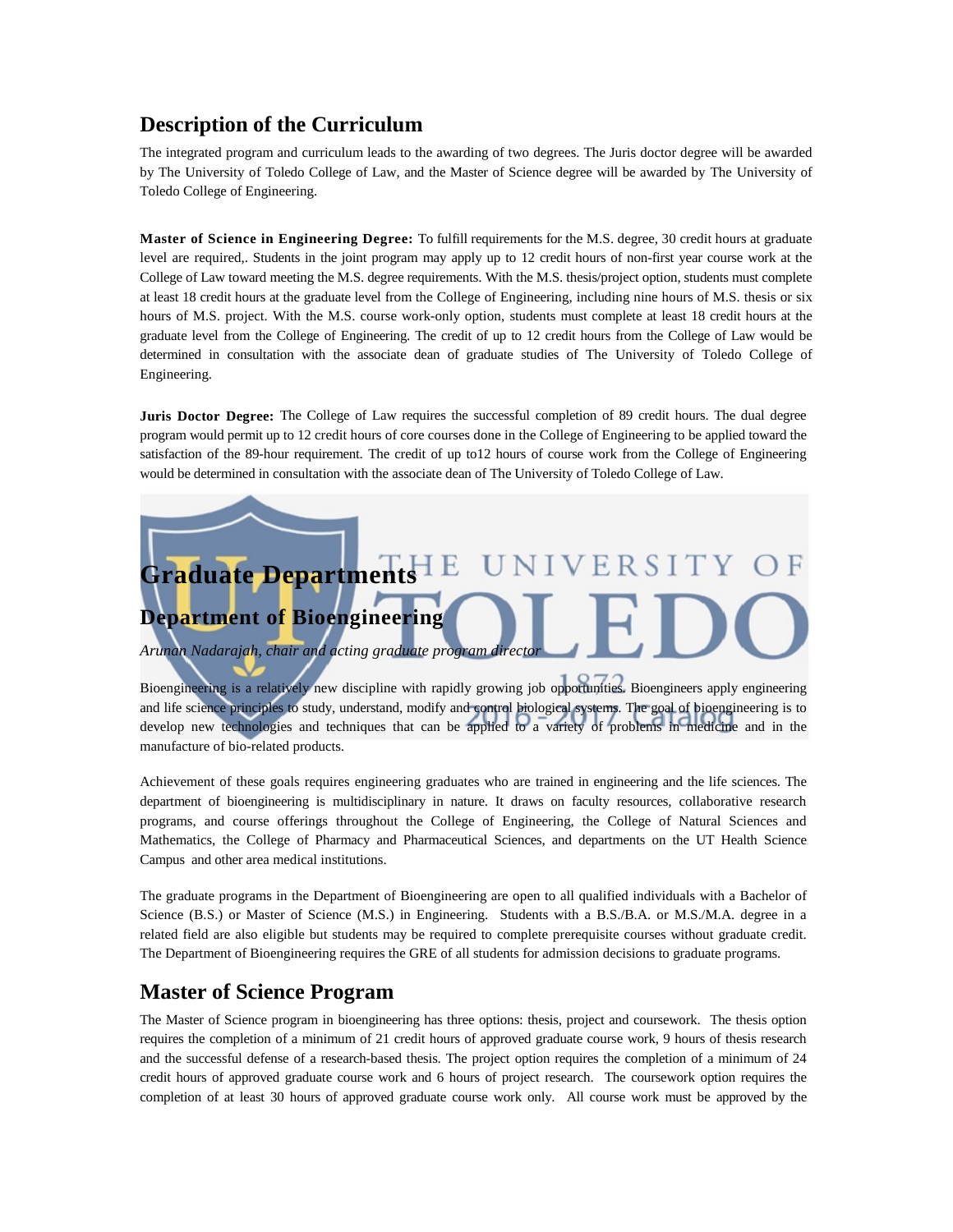student's adviser (or the graduate director). The M.S. curriculum is designed to provide a general, flexible framework for students in selecting course work that is relevant to their specific area of research. Each student must meet the following minimum general course work requirements:

- Register and attend the weekly bioengineering department seminar. Registration and attendance are mandatory every semester.
- Complete 12 hours of bioengineering core course work:. BIOE 5200 Physiology for Bioengineers or BIOE 6100 Computational Physiology BIOE 5260 Medical Imaging Systems I BIOE 6520 Orthopaedic Biomechanics BIOE 6310 Biochemical Engineering
- Complete six hours of elective course work as approved by the adviser to support the research area.
- Complete MIME 6000 Advanced Engineering Mathematics I to satisfy the mathematics requirement.
- Complete nine hours of bioengineering M.S. thesis research (thesis option), 6 hours of M.S. project research and 3 hours of additional graduate course work (project option), or 9 additional hours of graduate course work (course work option).

#### **Doctor of Philosophy Program**

The doctor of philosophy degree in engineering is conferred on the basis of extended study and high scholarly attainment in the field of bioengineering. The entrance requirement for the Ph.D. program in bioengineering is the M.S. in bioengineering or another engineering field that meets the requirements of the bioengineering department. The M.D., D.D.S. and D.V.M. are acceptable, provided the student presents evidence of an appropriate engineering background at the undergraduate level, including a minimum of two years of calculus through differential equations and one year of physics. Highly qualified B.S. engineering graduates can be admitted directly into the Ph.D. program. Direct admission students will not write and defend an M.S. thesis or receive an M.S. degree en route to the Ph.D. degree.

The doctor of philosophy degree in engineering requires a minimum of 90 semester hours of approved graduate course work beyond the B.S. degree or 60 semester hours beyond the M.S. degree. For students directly admitted into the Ph.D. program with a B.S. degree, the M.S. course work and the Ph.D. course work requirements must be satisfied. All course work must be approved by the student's adviser. Each student must meet the following minimum general course work requirements beyond the M.S. degree requirements:

- Register and attend the weekly bioengineering department seminar. Registration and attendance are mandatory every semester.
- Complete BIOE 6100 Computational Physiology if not previously taken.
- Complete 9-12 hours of elective course work as approved by the adviser to support the research area.
- Complete MIME 8100 Advanced Engineering Mathematics II to satisfy the mathematics requirement.
- Complete at least 45 semester hours of dissertation research.

In addition to course work requirements, continuation within the Ph.D. program requires that the student pass two major examinations: (1) the qualifying exam and (2) defense of the dissertation research proposal. Completion of the Ph.D. degree requires the writing and defense of the dissertation, and presentation and publication of the research findings.

#### **Admission to Candidacy**

To be admitted to doctoral candidacy, all doctoral students must meet the following requirements:

- Pass the bioengineering qualifying examination.
- Select a faculty adviser and dissertation committee.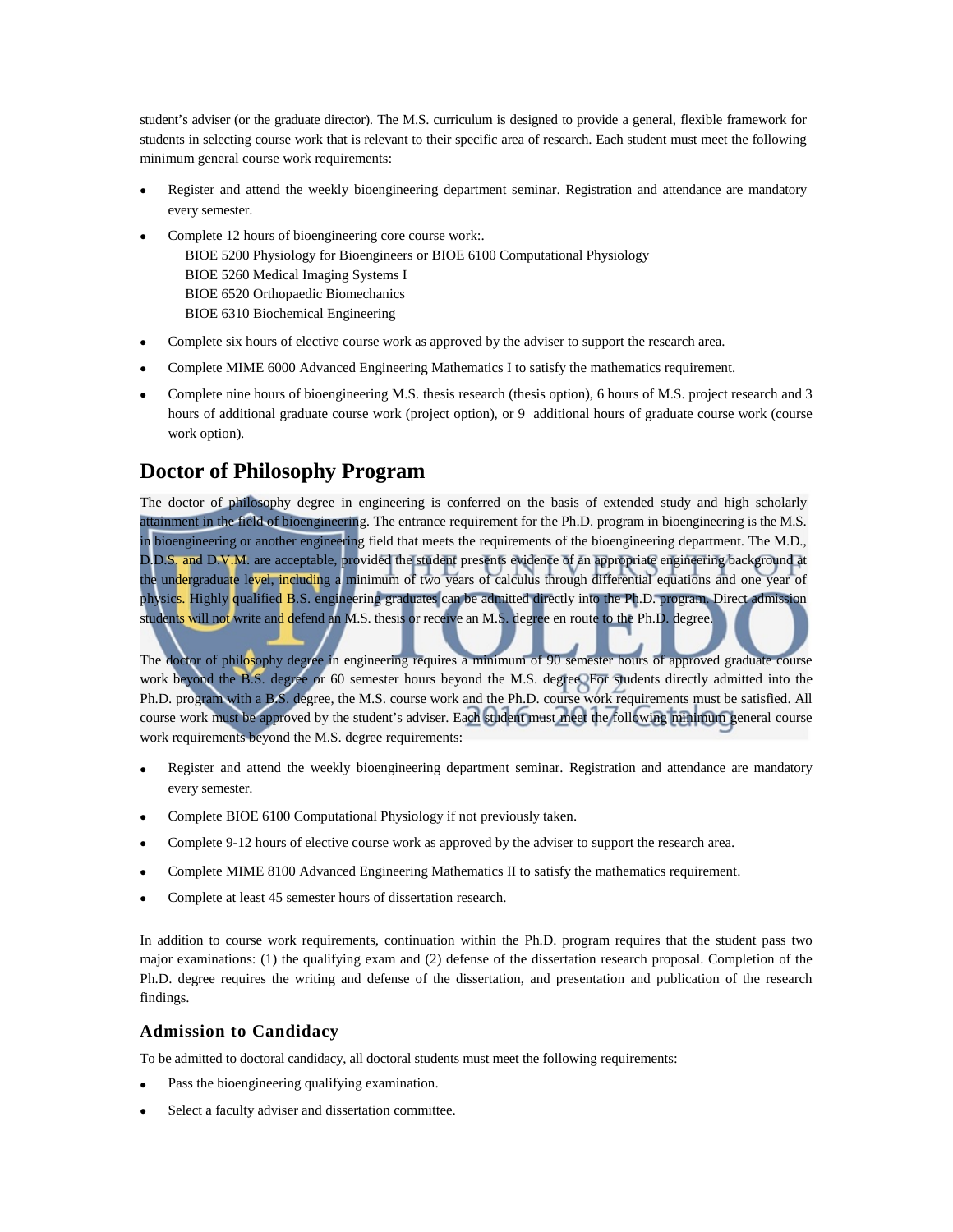- Pass the bioengineering dissertation research proposal examination.
- Earn at least a 3.0/4.0 GPA for all graduate level course work.

#### **Qualifying Exam**

For students accepted into the Ph.D. program, the Ph.D. Qualifying Exam will occur after the completion of the required first year coursework comprising the core courses in physiology, mathematics and the bioengineering core courses (see MS course requirements). The students rotate through 3 different examination topics which are mediated by 2-3 faculty members. Each testing topic lasts no more than 25 minutes; each student is asked questions of increasing difficulty until the perimeter of the student's knowledge is determined. All students are tested on the common areas of mathematics and physiology. Each student selects the third test segment from the three broad specialization areas of biomechanics, bioprocessing/molecular & cellular biology, and bioelectrical systems.

Following the finalization of the examination outcomes, the Graduate Program Director will immediately notify the students tested in writing of the testing outcome. If retesting is required, the student is also informed of the date of testing and the topic(s) to be retested. Students who do not receive an outright pass on the first examination have one opportunity to retest with a passing score or are dismissed from the program.

## **Department of Chemical and Environmental Engineering** *G. Glenn Lipscomb, chair*

*Yakov Lapitsky, graduate program director* The Department of Chemical and Environmental Engineering offers graduate courses and conducts research in the

advanced materials, alternative energy, biomass conversion to chemicals and materials, polymer science and engineering, and membrane science and engineering. Students may select from a variety of courses and research topics in each area. The department offers two graduate degrees, a Master of Science in Chemical Engineering (M.S.Ch.E.) and a Doctor of Philosophy in Engineering (Ph.D.).

Alternative energy research focuses on the production of fuels from ligno-cellulosic biomass and algae. Faculty also are developing processes for the conversion of biomass to chemicals and materials including polymers and fuels. Advanced materials are being developed for application in drug delivery, membrane materials, nano-sensors, and nano-composites. Packaging is the focus of work in polymer science and engineering, especially the development of packaging materials with enhanced barrier properties for product preservation. This work is conducted largely through the University's Polymer Institute. Finally, membrane materials and processes are being developed for desalination, waste water treatment, carbon dioxide capture, and energy production.

#### **Degree Requirements**

#### **Degree Requirements for the Master of Science in Chemical Engineering**

Students may select one of two Master of Science in Chemical Engineering (M.S. Ch.E.) degree programs: thesis or nonthesis options. A Professional Science Master's Track in Green Chemistry and Engineering also is offered.

The thesis Master of Science in Chemical Engineering (M.S. Ch.E.) degree program requires completion of 30 hours of course credit, successful defense of a thesis and typically takes two years to complete. Minimum requirements are: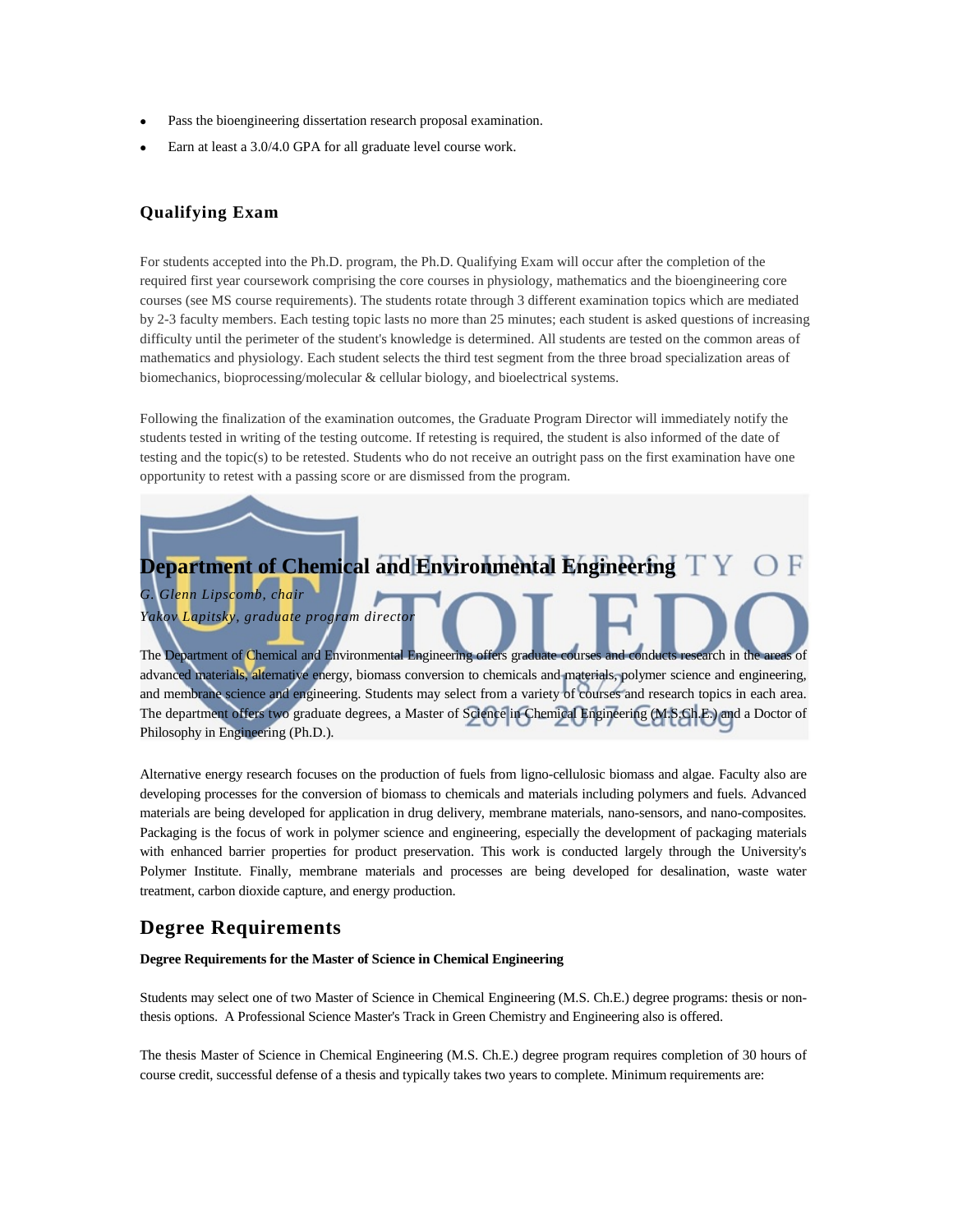- Twelve (12) hours in four (4) core chemical engineering courses:
- CHE-6500Advanced Chemical Reaction Engineering
- CHE-6510Advanced Chemical Engineering Thermodynamics
- CHE-6550Transport Phenomena I
- CHE-6560Transport Phenomena II
- Nine (9) hours of graduate course work (excluding Graduate Seminar)
- Continuous registration and attendance for the Graduate Seminar for full time students
- Nine (9) hours of thesis work completed to the satisfaction of the thesis committee and successful oral defense of the thesis before the committee in a public forum.

The non-thesis Master of Science options are: course work and project. For the coursework option, students are required to complete 30 credit hours of approved graduate study including:

- Twelve (12) hours in four (4) core chemical engineering courses (see thesis option requirements for specific classes)
- Eighteen (18) hours of graduate course work.

For the project option, students are required to complete 30 credit hours of approved graduate study, including six hours of a Master of Science project as specified. Students are required to submit a written project report to the department after approval by the chemical engineering faculty project supervisor. Specific requirements are:

• Twelve (12) hours in four (4) core chemical engineering courses (see thesis option requirements for specific classes)

- Twelve  $(12)$  hours of graduate course work • Six (6) hours of Chemical Engineering Project CHEE 6920 completed to the satisfaction of the faculty project
	- supervisor. Continuous registration and attendance for the Graduate Seminar for full time students.

Only credit hours obtained with a letter grade of "C" or higher, or an "S" grade for the limited number of classes offered on a satisfactory or unsatisfactory basis, will fulfill degree requirements. Students must maintain a grade point average (GPA) of 3.0 or above. Additionally, the graduate course work must satisfy the following restrictions:

- No more than three (3) hours of Graduate Seminar (CHEE 5930), independent study, special problems, or special topics; six (6) hours if the student opts for the course work option will count towards the degree requirements
- No more than seven (7) hours in dual level courses; courses with a minority enrollment of selected undergraduates are not restricted
- All courses must be taken at the 5000 level or higher in the College of Engineering, the College of Pharmacy and Pharmaceutical Sciences, or the College of Natural Sciences and Mathematics.

Students should carefully select their courses to enhance their educational background and complement their research activities. Additionally, all students must register for one hour of Seminars in Chemical & Environmental Engineering, CHEE 5930, each semester during the academic year. This course usually is graded on a satisfactory/unsatisfactory basis. To receive a grade of "S," students must attend all seminars or provide a written explanation for their absence.

The thesis Master of Science in Chemical Engineering (M.S. Ch.E.) degree program requires completion of 30 hours of course credit, successful defense of a thesis and typically takes two years to complete. Minimum requirements are:

The Professional Science Masters option requires completion of 30 hours of coursework, 6 hours of industrial internship, and typically takes one year to complete. Minimum requirements are: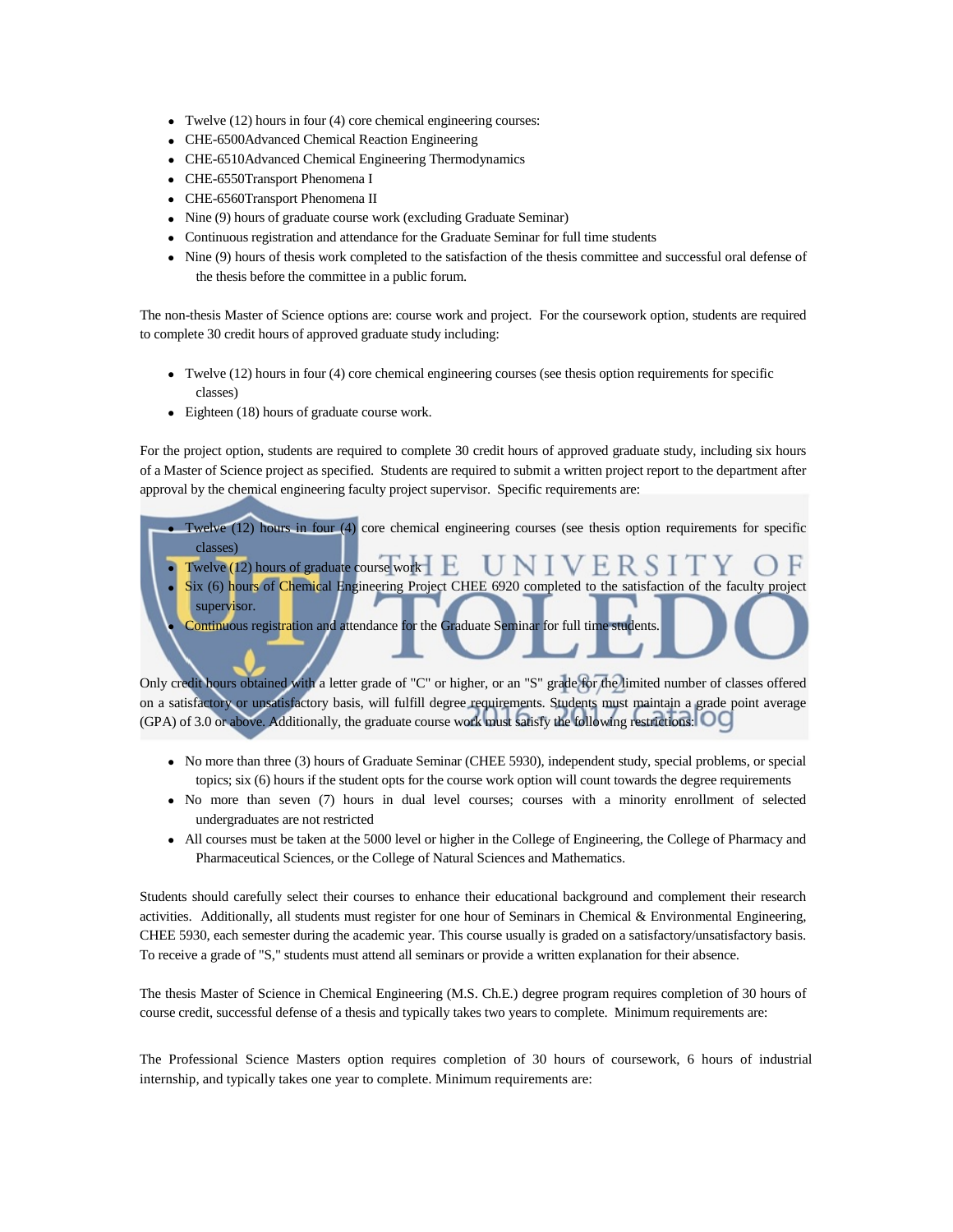- CHEM 6200 Green Chemistry (3)
- CHEM 6210 Environmental Chemistry (3)
- CHEE 6010 Green Engineering Principles for Chemical Processes (3)
- CHEE 6110 Green Engineering Applications in Chemical Industries (3)
- BUAD 6600 Supply Chain Management (3)
- EFSB 6690 Technology Commercialization OR EFSB 6590 New Venture Creation (3)
- Twelve (12) hours of elective graduate course work

Students possessing a Bachelor's degree in Chemical Engineering are required to take three additional hours of elective graduate course work in lieu of CHEE 6010.

The elective graduate course work may come from traditional areas of chemistry and chemical engineering at the 6000 level. Up to four hours of 6000 level course work in a related discipline (e.g., environmental sciences or physics) and up to two hours of independent research project (CHEE 6980) may be applied to the elective graduate course work requirement subject to the approval of the PSM program director. Research seminar (CHEE 5930) cannot be applied towards the elective graduate course work.

Six (6) hours of Graduate Industrial Internship (CHEE 6970) also are required. The Graduate Industrial Internship must be completed at an industry, governmental organization, or non-governmental organization in an area relevant to green chemistry and engineering. The PSM program director will assist in identifying Internship opportunities and must approve all placements. Students who are working or have worked part or full-time in a relevant job may request Internship credit for this work experience. The Director will evaluate all such requests and give credit if appropriate.

#### Admission of Chemistry Majors

A special program is in place for students who are Chemistry Majors, and it requires them to take required pre-requisite courses. The plan assumes that two years of undergraduate calculus and one semester of physical chemistry have been completed. The student should contact the Graduate Director. 1872

2016 - 2017 Catalog

#### Polymer Option

Students may choose to pursue the Polymer Option for their M.S.Ch.E. to complete the Polymer Option, students must obtain a "b" grade or higher in four (4) of the polymer option classes listed in the Graduate Courses section. Note that some classes are offered alternating years only. Students should contact the Director of the Polymer Institute for more details regarding class content and schedule.

#### **Degree Requirements for the Doctor of Philosophy in Engineering (Ph.D.)**

The doctoral degree requires a total of 90 credit hours split equally between course work and dissertation research. However, to be formally admitted to candidacy for the degree, doctoral students must first pass the preliminary and qualifying examinations. After admission to candidacy, the completion of 45 credit hours of course work and 45 credit hours of dissertation research, doctoral candidates must prepare a written dissertation documenting their research efforts. Final approval for graduation is contingent upon a successful oral defense of the dissertation before the dissertation committee in a public forum.

The minimum requirements for the Doctor of Philosophy (Ph.D.) in Engineering are:

12 hours in four chemical engineering courses: CHEE 8500 Advanced Chemical Reaction Engineering CHEE 8510 Advanced Chemical Engineering Thermodynamics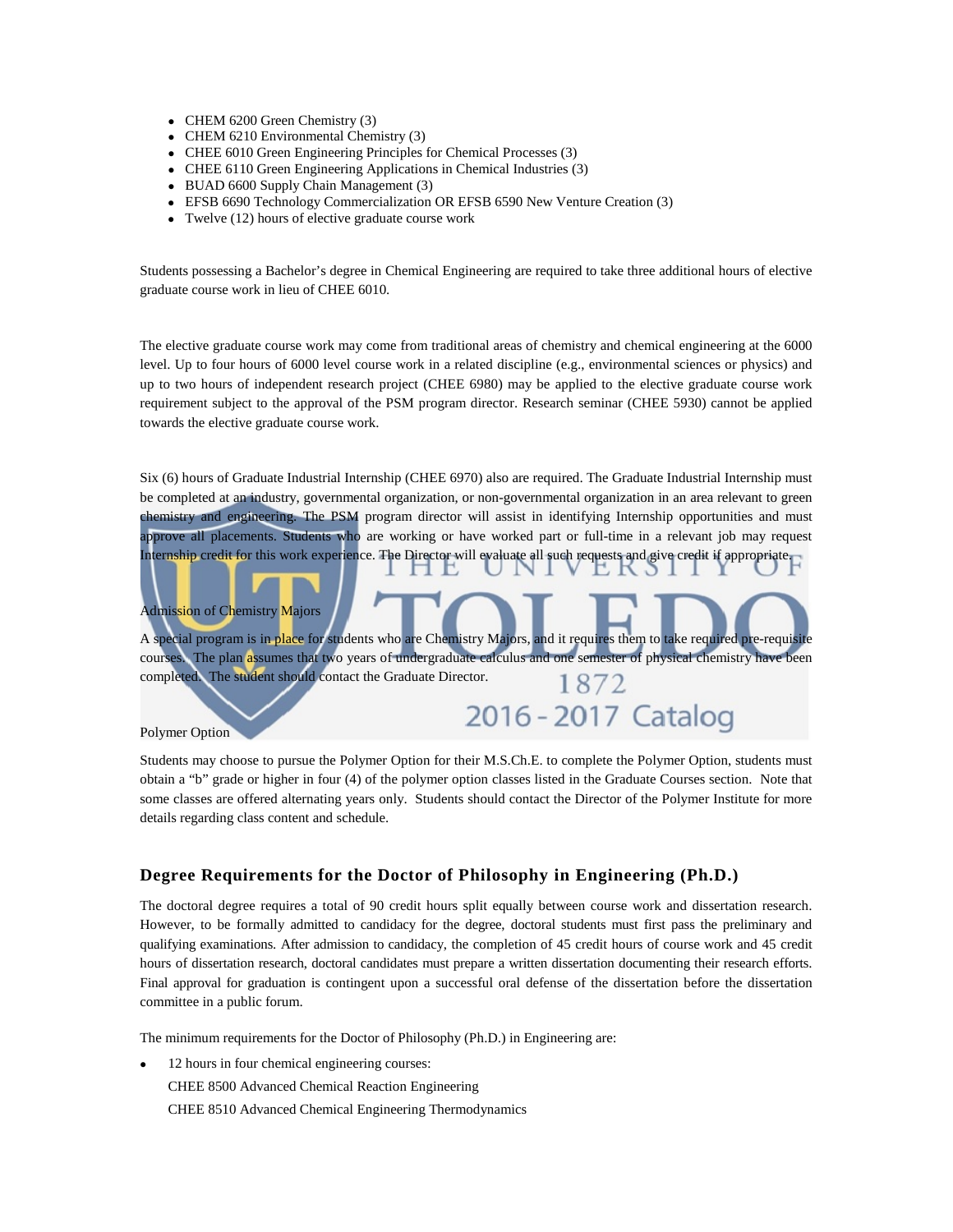CHEE 8550 Transport Phenomena I

CHEE 8560 Transport Phenomena II

- Thirty-three (33) hours of additional graduate course work
- All full-time students must register for one hour of CHEE 5930, Seminars in Chemical Engineering, each semester during the academic year. This course usually is graded on a satisfactory/unsatisfactory basis. To receive a grade of S, students must attend all seminars or provide a written explanation for their absence.
- Passage of the preliminary exam
- Passage of the qualifying exam
- Forty-five (45) hours of dissertation research completed to the satisfaction of the dissertation committee

for a total of 90 credit hours. Only credit hours obtained with a letter grade of C or higher, or an S grade for the limited number of classes offered on a satisfactory or unsatisfactory basis will fulfill degree requirements. Students must maintain a grade point average (GPA) of 3.0 or above.

For students admitted with a Bachelor's degree, the graduate course work must satisfy the following restrictions:

- No more than fifteen (15) hours of Graduate Seminar (CHEE 5930), independent study, special problems or special topics
- No more than eleven (11) hours in 5000 level courses

• All courses must be taken at the 5000 level or higher in the College of Engineering, the College of Pharmacy, or the Biology, Chemistry, Mathematics, Environmental Sciences, and Physics Departments of the College of Natural Sciences and Mathematics 1 F.  $\mathcal{L}$ 

The faculty may award students admitted with a Master in Chemical Engineering up to 30 hours of credit toward the Ph.D. This may include credit for core classes if the faculty deem classes taken as a Master student are comparable to the core classes. The student must satisfy all other requirements as listed above. Additional course work must satisfy the following restrictions:  $18/2$ 

- No more than three (3) hours of Graduate Seminar (CHEE 5930), independent study, special problems or special topics.
- No more than four (4) hours in 5000 level courses
- All courses must be taken at the 5000 level or higher in the College of Engineering, the College of Pharmacy, or the Biology, Chemistry, Mathematics, Environmental Sciences, and Physics Departments of the College of Natural Sciences and Mathematics

#### *Preliminary Examinations*

The purpose of the preliminary exam is to evaluate whether a student possesses the background necessary to complete doctoral degree requirements. The oral exam is given at the completion of the spring term for all new doctoral students and covers three areas: 1) transport phenomena, 2) thermodynamics, and 3) reaction engineering.

The exam tests material normally covered at the undergraduate level as well as material from the first year graduate classes. The questions are open-ended and student responses are discussed in-depth. The faculty will evaluate students' oral communication skills and their ability to analyze problems qualitatively in addition to whether an appropriate answer is given.

Students either pass or fail the exam. The faculty as a whole will evaluate the results as well as input from the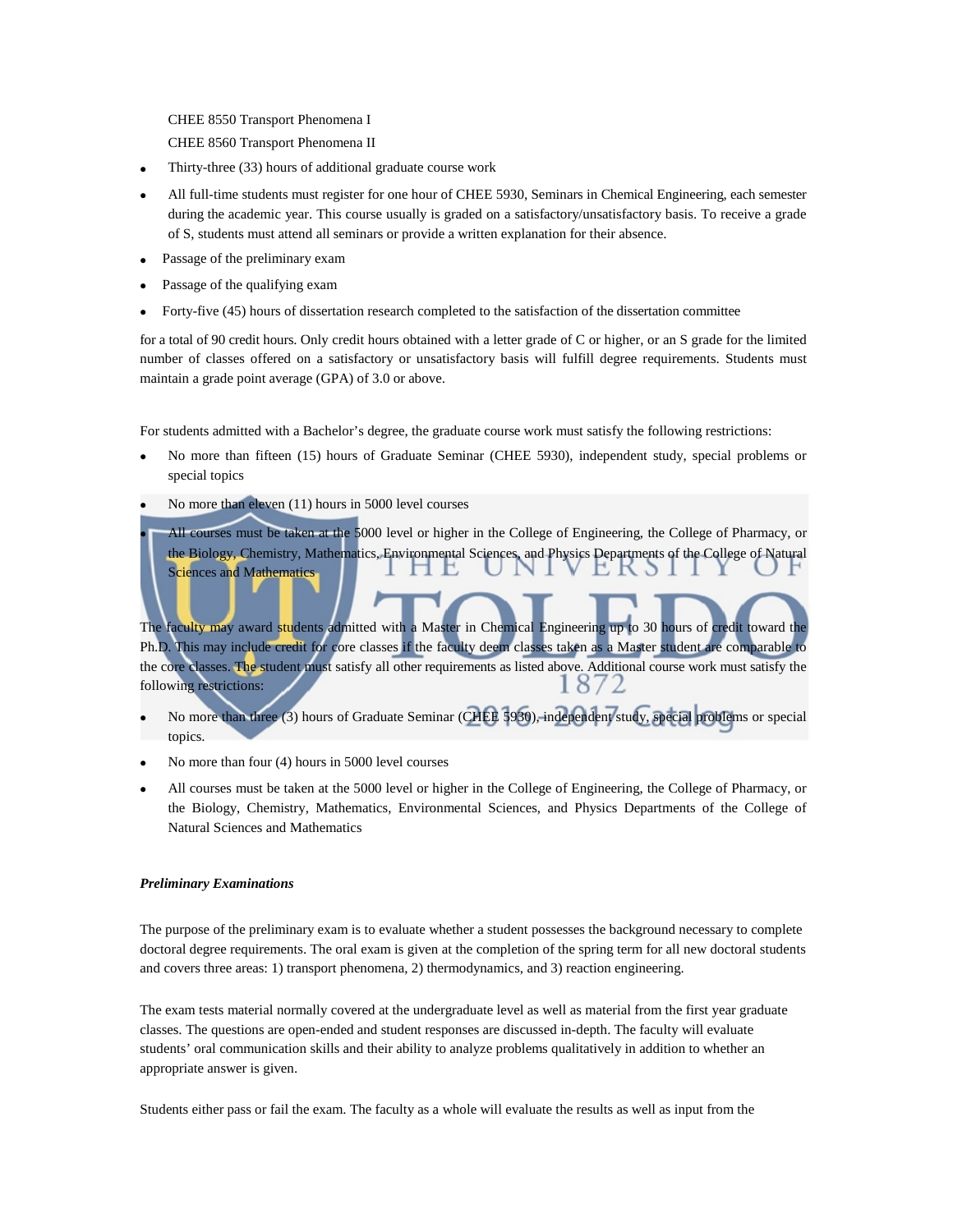student's advisor and classroom instructors to determine the final grade. Students who fail the exam may petition the Department to consider offering a retake of the exam. If permission is not granted, then the exam failure will be final.

Students that enter with a B.S. and ultimately fail the exam are required to complete a Master's degree or leave the program. Students that enter with a M.S. are required to leave the program or pursue another M.S. degree.

#### *Qualifying Exam*

The qualifying exam consists of an oral defense of the proposed doctoral research project. The exam must be taken within one calendar year of passage of the preliminary exam. However, a student may petition the Department for extension of this time limit.

The student must submit a written proposal to their dissertation committee at least two weeks prior to the proposed exam date. The proposal should contain the following sections:

#### 1. Project Summary



The entire proposal should be prepared using a 12 point font and one inch margins around the page. The project summary should be double spaced and extend not more than one page. Sections 2-5 should also be double spaced and not exceed 20 pages in length. The budget should indicate both monetary and time requirements.

There are no restrictions on the student concerning preparation of the proposal. Students may consult with both faculty and other students, if agreeable.

The oral defense consists of a brief presentation of the proposal, typically 30-45 minutes, followed by a question and answer session. During the exam, the committee will assess the appropriateness of the proposed project for a doctoral dissertation and the student's ability to successfully complete it; passage indicates that the committee believes the project is suitable and the student can complete it.

If a student fails the exam, they may petition the Department to retake the exam the following term. However, a second chance at passing the exam is not guaranteed.

#### *Dissertation Defense*

After completing all other degree requirements and preparing a final draft of the dissertation, the student may schedule a final defense date with the dissertation committee. The Graduate School provides guidelines for dissertation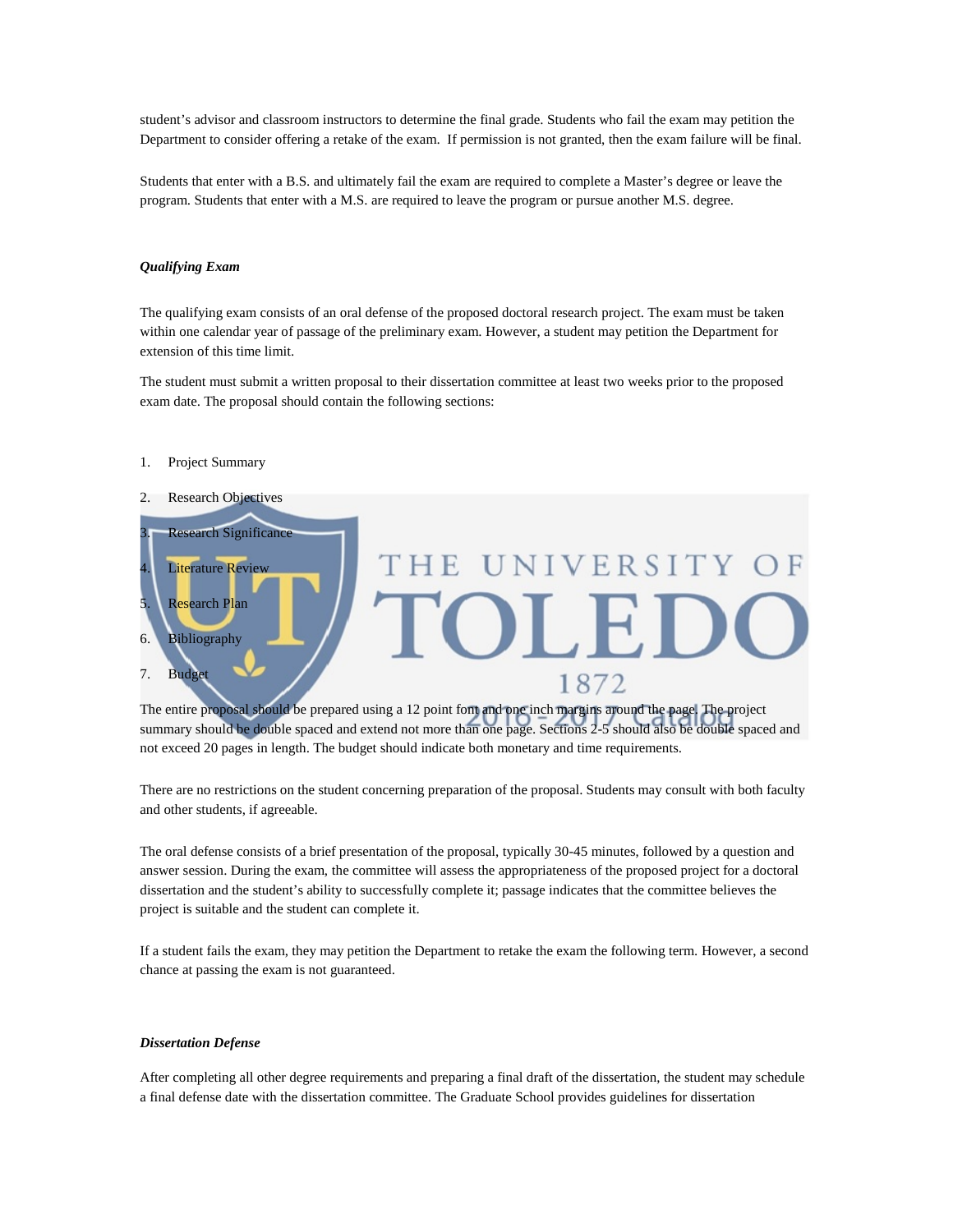#### preparation.

The defense is open to all faculty members of the University. Consequently, the student must submit the defense date to the Graduate School two weeks in advance to permit University-wide notification. At the same time, each committee member should receive a copy of the dissertation draft.

The defense consists of a short oral presentation, 30-45 minutes in length, followed by a question and answer session. During the defense, the committee will evaluate if the student has satisfactorily completed the proposed dissertation research and possesses a Doctoral level understanding of general Chemical Engineering and the particular research area.

If more than one member of the Advisory Committee votes against accepting the dissertation, the student fails the defense. The student may revise the thesis to address the concerns of the committee and request reconsideration. If the committee still fails the student, the student may petition the Graduate Committee of the College of Engineering to review the Advisory Committee decision.

#### *Polymer Option*

regarding class content and schedule.

Students may choose to pursue the Polymer Option for their Ph.D.. To complete the Polymer Option, students must obtain a "B" grade or higher in all six (6) of the polymer option classes listed in the Graduate Courses section. Note that some classes are offered alternating years only. Students should contact the Director of the Polymer for more details

# **IVERSI Department of Civil Engineering**

1872

*Ashok Kumar, chair and graduate program director*

The department of civil engineering offers graduate degree programs and conducts research in two focus areas – environmental and infrastructure engineering. Environmental engineering includes advanced study in areas such as outdoor and indoor air quality; sustainable buildings; water infrastructure sustainability, contaminated sediments; microbial degradation of organic compounds; microbial sensors; computer modeling of contaminant release and dispersion in soils and in air; environmental decision making; air quality models for industries; risk assessment; and wastewater treatment processes. Infrastructure engineering includes structural and earthquake engineering, transportation engineering and geotechnical engineering. Geotechnical engineering includes advanced study in areas such as shallow and deep foundations, groundwater and seepage, and experimental and theoretical soil mechanics. Structural engineering includes advanced study in areas such as earthquake engineering; structural repair and rehabilitation; structural health monitoring; numerical and experimental analysis; and design. Transportation engineering includes advanced study in areas such as traffic and facility design; urban transportation planning; pavement materials' properties and design; pavement management; intelligent transportation systems; and transportation system management and economics.

The department offers two graduate degrees – master of science in civil engineering and doctor of philosophy in engineering.

#### **Master of Science in Civil Engineering Degree Requirements**

For the master of science in civil engineering (M.S.C.E.) degree, a minimum of 30 credit hours is required – 21 hours of graduate course work (a minimum of nine credit hours should be at the 6000 level or above) and nine hours of thesis research (CIVE 6960) performed under the supervision of a full-time faculty member of the department of civil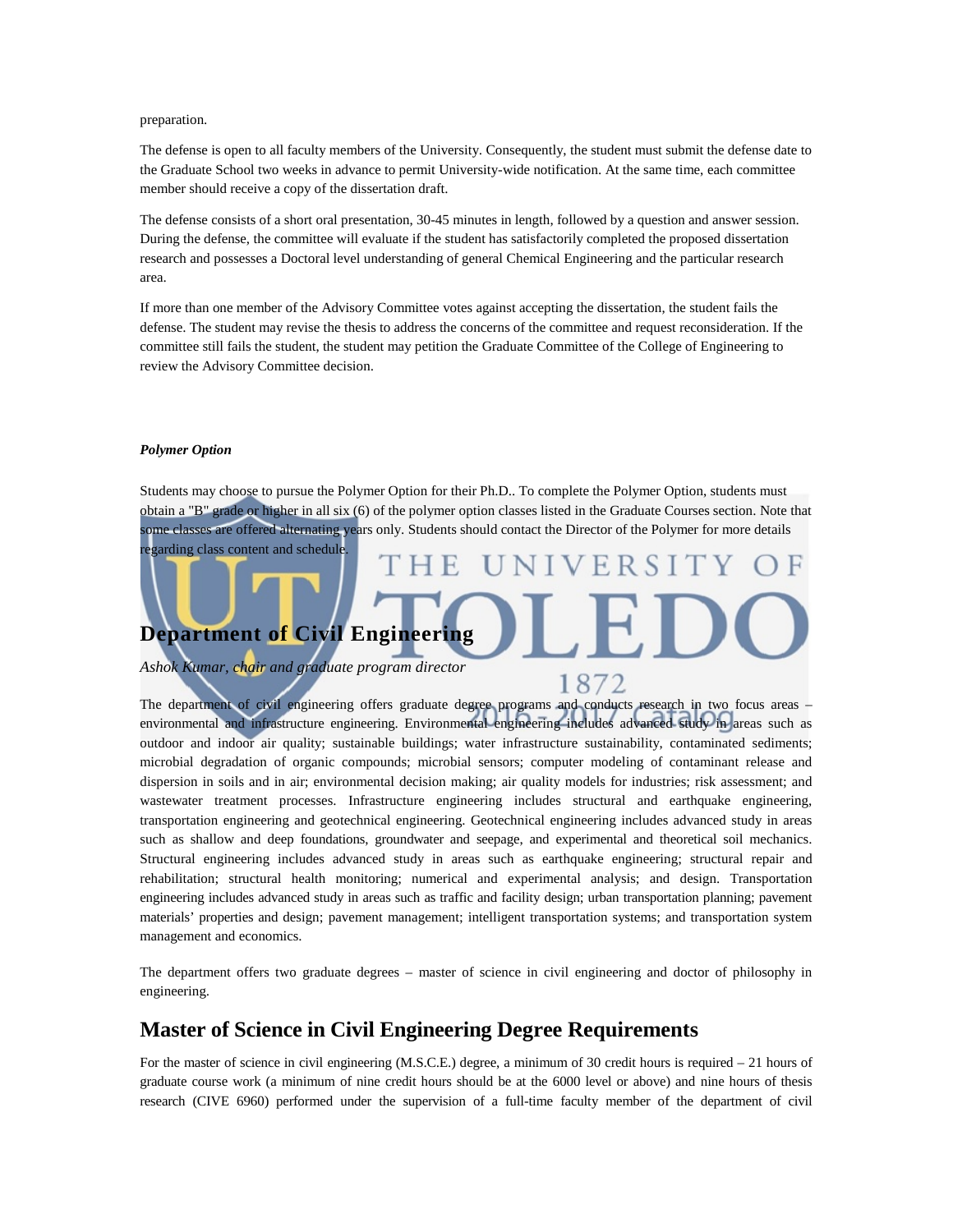engineering. The department also offers a M.S.C.E. degree with a project or course work option with the written approval of the department chair or graduate program director. In the project option, a minimum of 30 credit hours is required – 24 hours of graduate course work (a minimum of 12 credit hours should be 6000 level or above) and six hours for the project report. In a course work option, a minimum of 30 credit hours in graduate course work is required, of which a minimum of 9 credit hours should be at the 6000 level or above. Courses taken on an audit basis do not count toward the degree. Additional requirements include:

- A maximum of six hours of independent study are allowed toward the degree.
- Students must prepare a plan of study in conjunction with the adviser (graduate program director for the first semester) with a concentration of required and elective courses in one of the department's research focus areas of graduate study and receive approval from the graduate program director. Required core courses in each area are determined by the faculty comprising that research area in conjunction with the graduate program director.
- No more than nine credit hours toward the M.S.C.E. may be earned at another university, and in no case may the thesis or project be satisfied by work completed at another institution.

## **Doctor of Philosophy Degree Requirements**

program.

The doctoral degree requires a minimum of 90 credit hours, of which 45 credit hours are for course work and 45 credit hours are for dissertation research. To be formally admitted to candidacy for the degree, however, doctoral students must first pass a qualifying examination. All Ph.D. students should note that admission to the doctoral program does not constitute admission to candidacy. The doctoral program is normally a full-time program throughout all of the course work and the dissertation. The department of civil engineering does not encourage part-time studies in the Ph.D.

ERS

For the Ph.D. degree, a minimum of 60 graduate credit hours beyond the M.S.C.E. degree (90 credit hours beyond the B.S. degree) are required, of which at least 12 credit hours are for graduate course work (largely departmental), an additional three credit hours for graduate level mathematics course work, and 45 credit hours for dissertation research under the supervision of a full-time faculty member of the department of civil engineering. A minimum of 45 credit hours beyond the M.S. must be completed at The University of Toledo. 1872

To be awarded the Ph.D. degree, the student must have at least a B average (minimum GPA of 3.0) for all credits in the program of study. Only credit hours obtained with a letter grade of "C" or higher, or an "S" grade for the limited number of classes offered on a satisfactory or unsatisfactory basis, will fulfill degree requirements. In addition, the student must be admitted to doctoral candidacy and pursue an original research problem. The research must be completed and the dissertation written and successfully defended in public before the Ph.D. degree is conferred.

#### **Admission to Candidacy for the Ph.D. Degree**

To be formally admitted to candidacy for the doctoral degree, students must first pass the qualifying examination. The purpose of the qualifying exam is to determine whether a student possesses the necessary potential to complete doctoral degree requirements. The exam consists of two parts – a written examination and an oral proposal defense. The written exam is given in the middle of the fall or spring semester. It is intended to test the breadth and depth of the student's understanding of fundamentals and the most important and basic elements of the broad area of graduate studies in which the student is specializing.

The oral defense of the proposed dissertation research is held before an advisory committee of at least five faculty members. Prior to the defense, students submit a written proposal to the committee. The defense consists of a brief presentation of the written proposal followed by a question and answer session. During the exam, the committee will assess the appropriateness of the proposed research for a doctoral dissertation and the student's ability to successfully complete it. Students must defend their proposal in the fall or spring semester following passage of the written exam. Upon passing both parts of the qualifying exam, students may apply for admission to candidacy.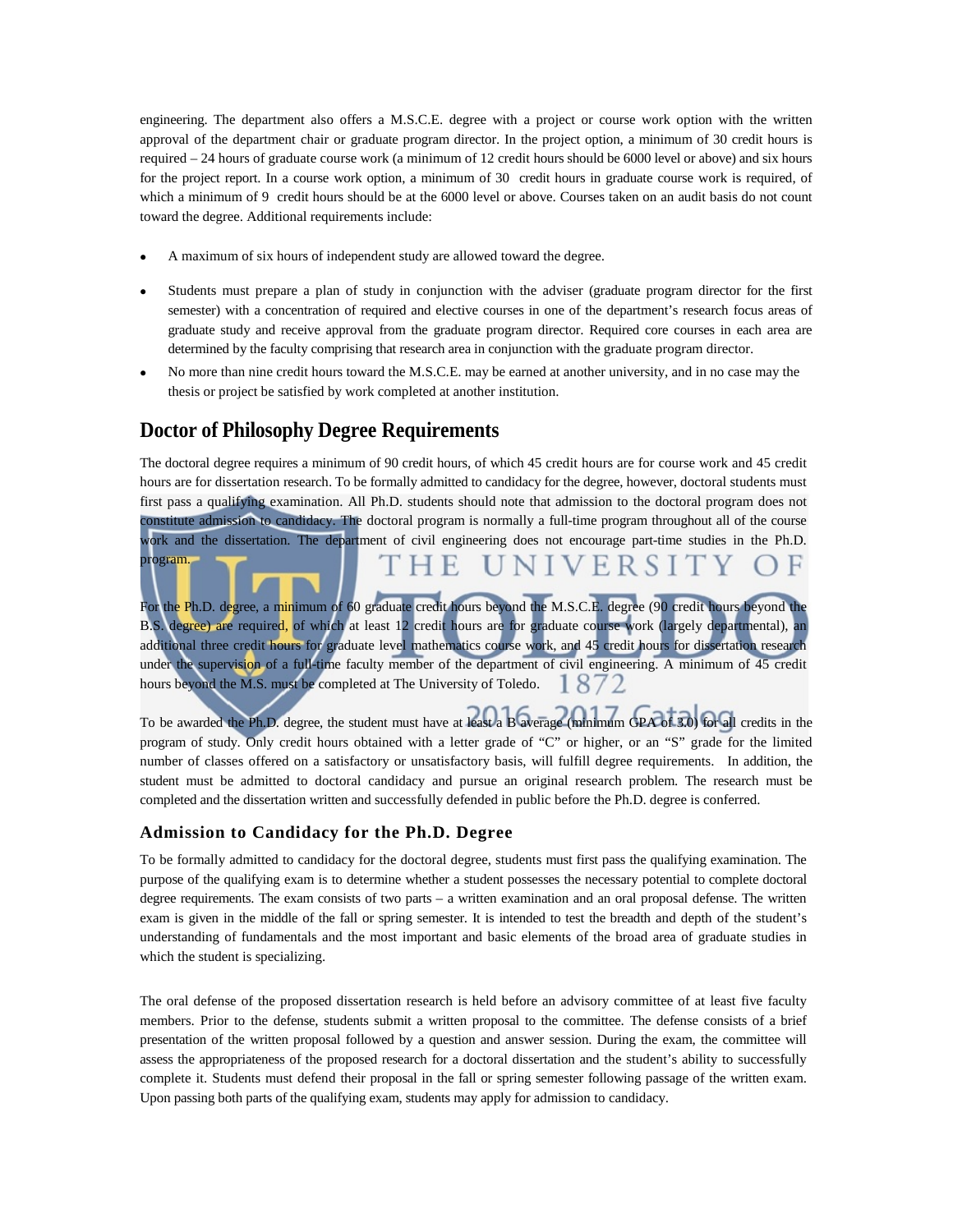After completion of a minimum of 45 credit hours of course work beyond the bachelor's degree and 45 credit hours of dissertation research, doctoral candidates must prepare a written dissertation documenting their research results. Final approval for graduation is contingent upon a successful oral defense of the dissertation before the advisory committee in a public forum.

Students applying for admission are expected to have completed a B.S. in civil engineering. Those with degrees in other areas of engineering or science will have to take certain undergraduate courses to prepare for graduate courses. These courses will be identified prior to admission and will appear on the student's plan of study.

## **Department of Electrical Engineering and Computer Science**

*Mansoor Alam, chair*

*Mansoor Alam, graduate program director*

The Department of Electrical Engineering and Computer Science (EECS) offers advanced studies leading to the M.S. and the Ph.D. degrees. Graduate courses and research include topics in computer systems design and applications (hardware and software); communications; control and signal processing; intelligent systems; machine vision and imaging; power systems; power electronics; nano-electronic materials and devices; photovoltaic devices; laser-based advanced processing; renewable energy and smart grid; microelectronics; VLSI design automation and testing; fault tolerance and reliability; computer networks; robotics; computer graphics and visualization; automotive systems; electromagnetics; computer aided design and simulation; cyber security; hardware oriented security and trust; social networking; and high performance computing.

EECS department faculty members participate in five academic and research focus areas. Research activities of faculty often overlap the focus area, resulting in faculty participating in more than one focus area. Each focus area has a required and a recommended list of courses for all graduate students pursuing that area of specialization. Courses to complete the degree requirements are selected by the student in consultation with an adviser. The five focus areas are as follows:

#### **High Performance Computing Systems (HPCS)**

Research in the HPCS focus group includes the following topics: High Performance Scalable Software, Information Systems and Services; Virtual Systems, Computer Networking; Cyber Security; Hardware Oriented Security and Trust; Wireless and Sensor Networks; System software and parallel computing, Numerical Computing and applications, Hypermedia & Multimedia Environments, Reliable Computing, Field Programmable Gate Arrays, and VLSI Testing and Fault Tolerance.

1872

#### • **Software and Intelligent Systems (SIS)**

Intelligent systems embody inquiries into artificial and computational intelligence fields. Research in the SIS focus group includes the following topics: Artificial Intelligence, Machine Learning, Artificial Neural Networks, Data-Mining, Fuzzy Logic and Reasoning, Hybrid Algorithms, and Social Networking.

#### **Communications, Control and Signal Processing (CCSP)**

Research in the CSP focus group includes the following topics: Data Compression and Image Processing; Satellite Communication; Sensor Array Processing; Development of Hardware for Real Time Applications; Computation for Digital Receiver; and Passive Radar Systems.

#### **Power Electronics and Energy Systems (PEES)**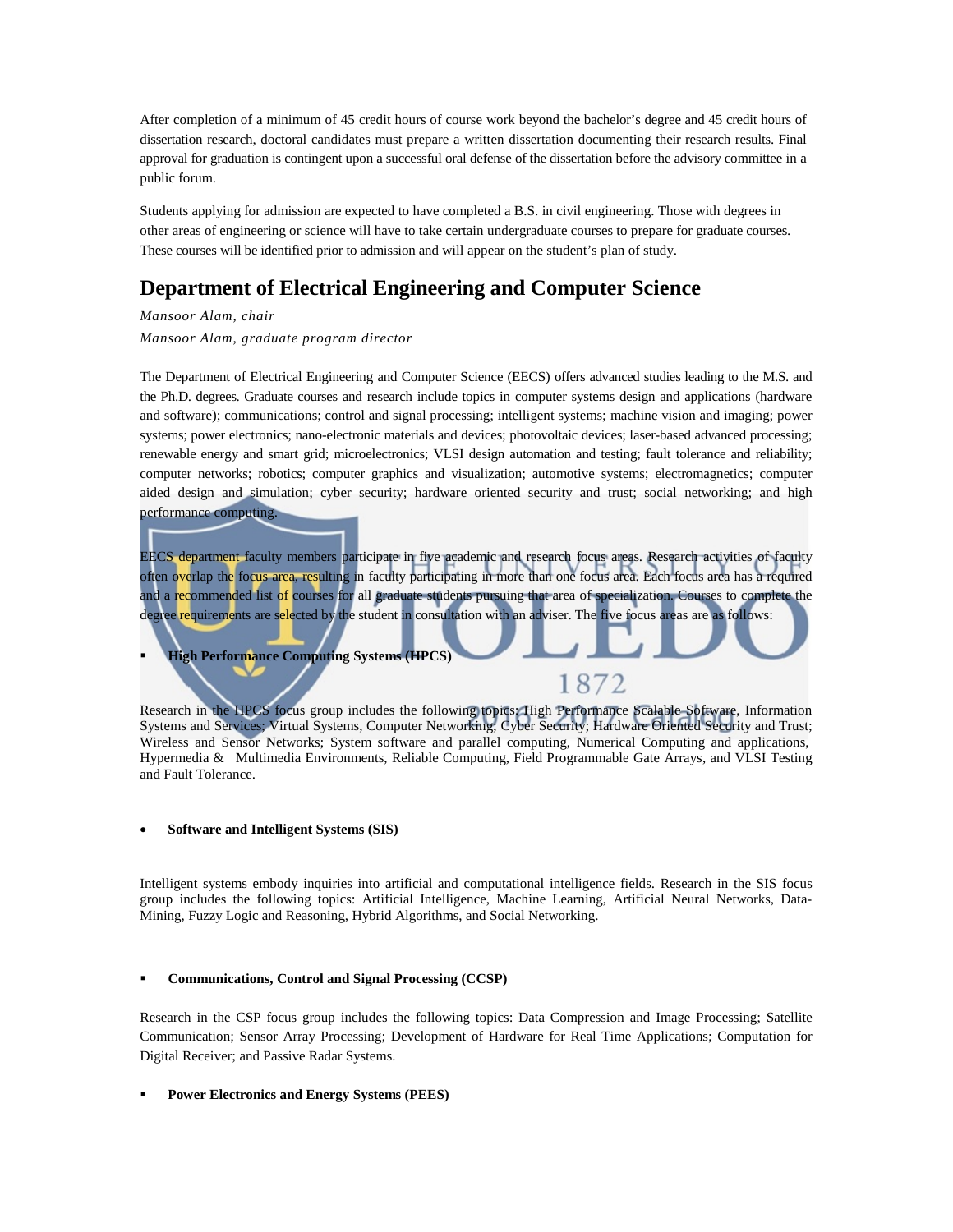Electrical Engineering basically consists of two primary functions: processing information and processing energy. The research in this focus group is primarily concerned with processing energy in electrical form, but to accomplish this it is necessary to also utilize many techniques from the information sector. Therefore the research in this area depends on fields such as Power Electronics, Electro-Mechanical Machines, Energy Storage Devices, Control Systems, Computer Analysis Methods and Modeling, Real Time Embedded Systems, and Smart Grids and Meters.

#### **Solid-State and RF Devices and Systems (SRDS)**

The objectives of the group are the following:

- (i) Exploit atomic scale phenomena in developing next generation of solid-state materials and devices targeted for electrical energy generation, electrical power conversion, and electronic sensing applications .The strategy is to develop research that carefully blends physics and electrical engineering disciplines to address growing demand for renewable/alternative energy, electrical energy conversion and storage, photovoltaics, solid-state lighting, low-power sensors and electronics, and harsh environmental electronics.
- (ii) Build on electromagnetic (EM) fundamentals and radio-frequency (RF) and microwave concepts for engineering new high-frequency components, circuits, materials and systems. The focus is to foster research leading to development of commercially viable products, patents, user-friendly CAD tools, publications in top-ranked international conferences and journals, and to secure external funding from various resources.

## **Master of Science Programs**

Two M.S. degrees are offered by the department – one in Electrical Engineering and the other in Engineering. Students studying under the HPCS or SIS focus groups receive the M.S. in Engineering, with concentration in Computer Science and Engineering, while those working under the other groups receive the M.S. in Electrical Engineering degree. The Master of Science degree is offered with the following options.

- **1. Master of Science degree with Thesis option:** A minimum of 30 credit hours of approved graduate study, including nine credit hours of Master of Science thesis under the supervision of a faculty member, is required. Students are required to submit a written thesis and successfully complete the oral defense of the thesis work.
- **2. Master of Science degree with Non-Thesis option:** The degree requirements for Master of Science with nonthesis option are available with the approval of the department graduate program director: LCIOO
	- **a. Master of Science degree with Project option:** Students are required to complete 30 credit hours of approved graduate study including six hours of Master of Science project as specified by individual department guidelines and requirements. Students are required to submit a written project report to the department.
	- **b.** Master of Science degree with Course Work-only option: Students are required to complete 30 credit hours of approved graduate-level course work

Students must complete the following additional requirements:

- An approved plan of study.
- A minimum of 18 hours of EECS courses (including thesis/project and independent study).
- At least six hours of EECS courses at the 6000 level, excluding thesis and independent study.
- One credit hour (included in the required 30 hours for the program) of the EECS graduate seminar course EECS 5930 with a maximum of two excused absences in the semester.

Students are encouraged to include higher-level math courses in their program, subject to approval of their advisers.

Courses taken on an audit basis do not count toward the degree. Courses outside of the College of Engineering require prior approval.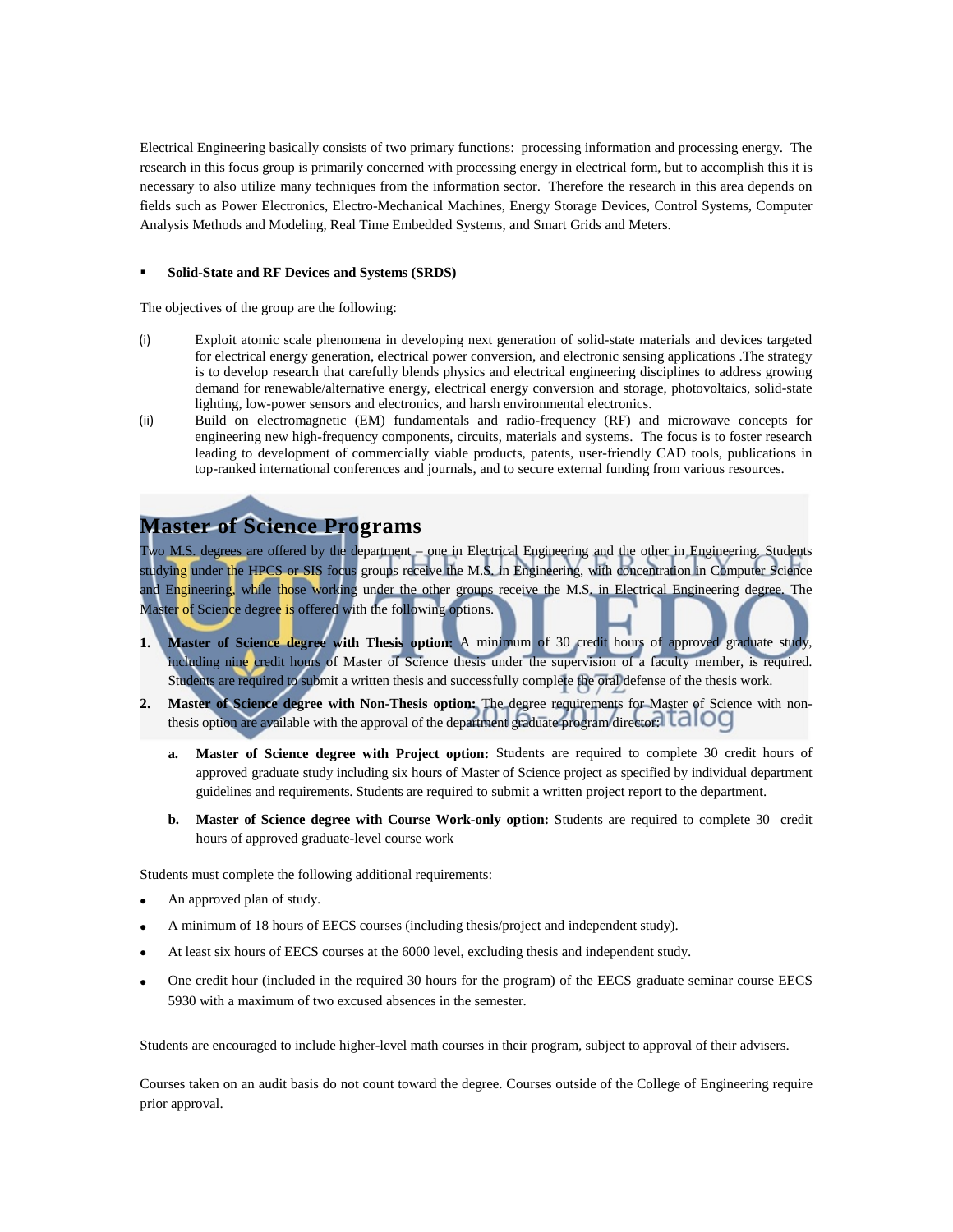In order to be awarded the Master of Science degree, the student must have at least a B average (a minimum GPA of 3.0/4.0) for all graduate course credits in the program of study as well as for the entire graduate transcript. Only credit hours obtained with a letter grade of "C" or higher, or an "S" grade for the limited number of classes offered on a satisfactory or unsatisfactory basis, will fulfill degree requirements.

#### **Doctor of Philosophy Program**

Doctoral study in EECS leads to the degree of Doctor of Philosophy (Ph.D.) in Engineering. The Ph.D. degree is offered in two concentrations: Ph.D. in Engineering with concentration in Electrical Engineering (EE) and Ph.D. in Engineering with concentration in Computer Science and Engineering (CSE). Students majoring in EE may choose from the following focus groups: Communications, Control, and Signal Processing (CCSP), Power Electronics and Energy Systems (PEES), or Solid State and RF Devices and Systems (SRDS). Students majoring in Computer Science and Engineering may select either the High Performance Computing Systems (HPCS) or the Software and Intelligent Systems (SIS) focus group. A student must complete a total of at least 90 hours of graduate credit (including 45 credit hours of dissertation) beyond the bachelor's degree, or 60 credit hours beyond the M.S. degree. Doctoral candidacy requires satisfactory performance on the doctoral qualifying examination, selection of an academic adviser, and formation of a dissertation committee. Candidates are awarded the Ph.D. degree following: 1) satisfactory completion of the requisite credit hours beyond the M.S. /B.S. degree in a closely related field; and 2) successful defense of a dissertation that constitutes a fundamental advancement of knowledge in the field. The Ph.D. usually takes a minimum of three full years of graduate study beyond the M.S. degree.

- **JIVERSI** The general requirements for the Ph.D. degree are A minimum of 60 credit hours beyond the M.S. degree or a minimum of 90 credit hours beyond the B.S. degree. Out of these credit hours, a minimum of 45 credit hours should be devoted to research toward the student's
- No more than three credit hours of independent study for students with an M.S. degree and no more than 15 credit hours of independent study for students with a B.S. degree may be counted toward the Ph.D. course requirement.
- The student must pursue, complete and publish a research manuscript that is demonstrated to be an original contribution to the field of study.
- The dissertation must be written and successfully defended publicly before the Ph.D. degree is conferred.
- Students must submit a minimum of two journal papers based on the dissertation research. Copies of the official letters of acknowledgments for the submitted papers should be given to the graduate director. Also, every student is required to attend the seminar class in EECS and maintain at least an 80 percent attendance-rate.

#### **Ph.D. Qualifying Examination:**

dissertation.

The intent of the Ph.D. Qualifying Examination is to assess the student's potential for successfully completing doctoral level studies and research in the department. The student will be tested on five areas: three based on the core courses of the focus group; and two areas based on the recommended list in the student's focus group chosen in consultation with the student's advisor. These courses are enumerated solely for the purpose of defining the scope and coverage of the exam. The examination will be given in two written parts. Further details pertaining to the qualifying exam can be found in the EECS Graduate Handbook.

It is the responsibility of the student and the faculty adviser to formulate a program of study to satisfy requirements for the Ph.D. degree. The student's program of study should contain both breadth of knowledge and depth of specialization in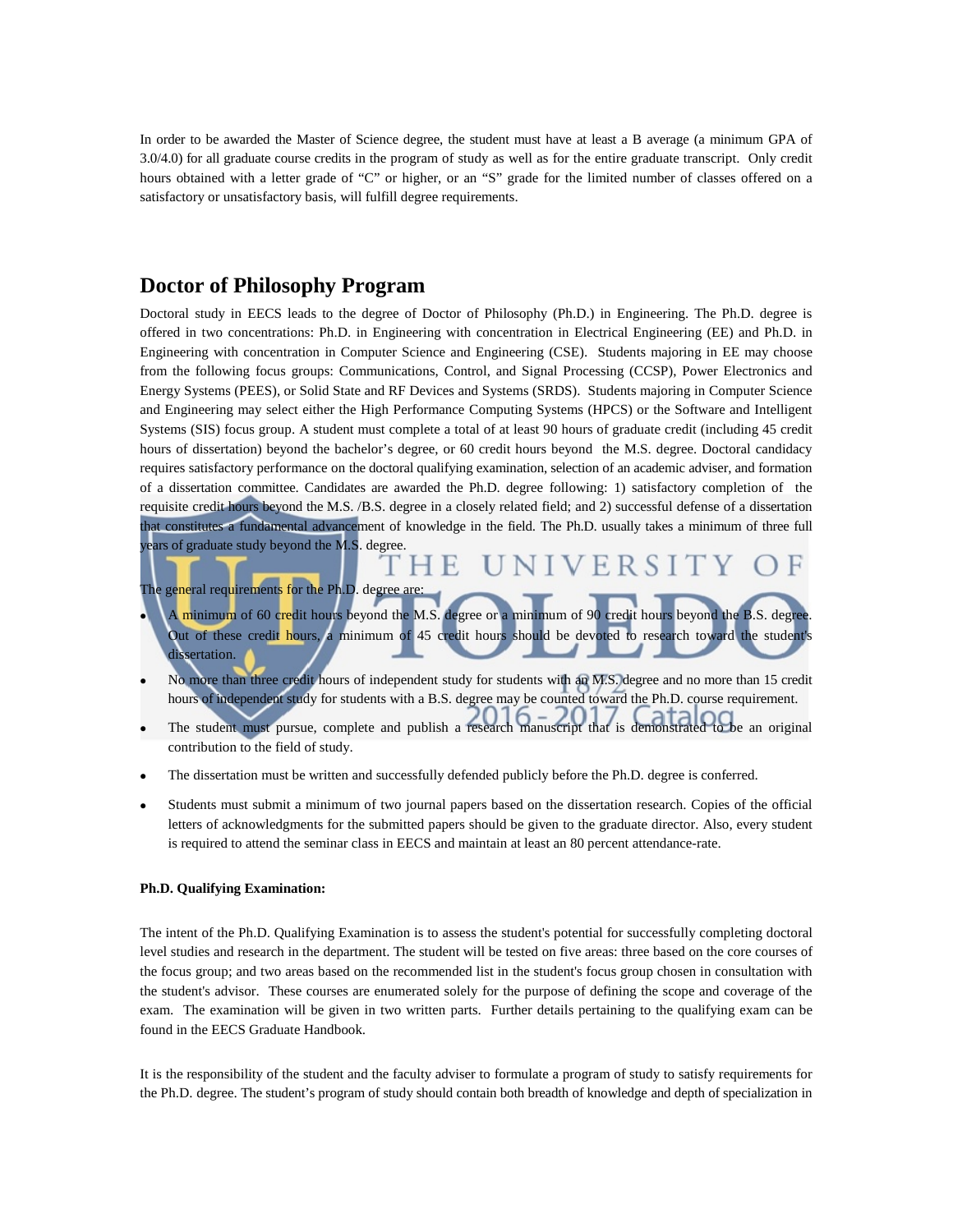one of the focus areas outlined earlier. The program must be approved by the faculty Adviser, the Advisory Committee, the Graduate Program Director and the College of Graduate Studies.

# **Department of Mechanical, Industrial, and Manufacturing Engineering**

*Abdollah A. Afjeh, chair Efstratios Nikolaidis, graduate programs director*

Graduate students enrolled in the Department of Mechanical, Industrial and Manufacturing Engineering (M.I.M.E.) may pursue the following degree programs: Master of Science in Industrial Engineering, Master of Science in Mechanical Engineering and Doctor of Philosophy in Engineering.

The fields of Mechanical Engineering are very diverse offering opportunities in research, design, product development and manufacturing. Major areas of Mechanical Engineering include aerodynamics, fluid dynamics, solid mechanics, bio-engineering, material sciences, nanotechnology, dynamics, automotive engineering, production and process, machine design, vibrations and control systems, and reliability-based design and optimization. The department features state of the art studies using modern equipment and techniques.

## **Research Focus Areas**

The current research of the department focuses on the following areas:

- **Computational and Experimental Thermal Sciences:** The computational and experimental thermal science research focus group encompasses broad research activities. These include research in such areas as alternative energy, computational fluid dynamics and heat transfer, tribology, flow stability and transition, vortex dynamics, drag reduction, small and medium engine turbines, microgravity flows, thermal systems simulation, biofluid flow dynamics, turbulent boundary layer characterization, experimental methods using hot wire/film anemometry, laser Doppler velocimetry, particle image velocimetry, and flow visualization techniques,. **D.R. Hixon** (coordinator), A. Afjeh, S. Cioc, D. Oliver, C. Sheng..
- **Solid Mechanics and Design:** The objectives of the solid mechanics and design focus group are to conduct research that will advance the engineering knowledge base and lead to new processes and products in the broad areas of mechanical systems, dynamic systems and control, mechanical behavior of materials and mechanical design. Specifically, the research thrust of this group includes but is not limited to the dynamic behavior and control of mechanisms, machines, mechanical systems, processes, structures and smart material systems, including MEMS, biomechanics, design methodology, fatigue and fracture mechanics, machine dynamics, noise and vibration analysis and control, solid modeling and vehicle dynamics. **M. Elahinia** (coordinator), L. Berhan, A. Fatemi, M. S. Hefzy, G. Naganathan, E. Nikolaidis, M. Pourazady, R. Rizvi, B. Trease, H. Zhang.
- **Materials, Manufacturing and Systems:** The materials, manufacturing and systems focus group emphasizes solving manufacturing problems. Example problems include the development of processes for products, basic understanding of metal forming and cutting, and improvement of the environmental impact of industry. An essential aspect of this group is the blend of practical plant expertise with the benefits of computational technologies, including computer-aided design and manufacturing. Processes are understood from a "hands-on" perspective and expanded through defining theoretical models. Engineering materials are studied throughout their life cycle, from raw material acquisition, product creation and usage, remanufacturing, recycling and final material disposal. Key expertise within this group includes internationally recognized faculty in rapid prototyping, process engineering, grinding and abrasives engineering, facilities planning and modeling, and environmentally conscious manufacturing. **S. Bhaduri** (coordinator), M. Franchetti, A.H. Jayatissa, I. Marinescu, R. Rizvi, H. Zhang.

## **Master of Science Programs**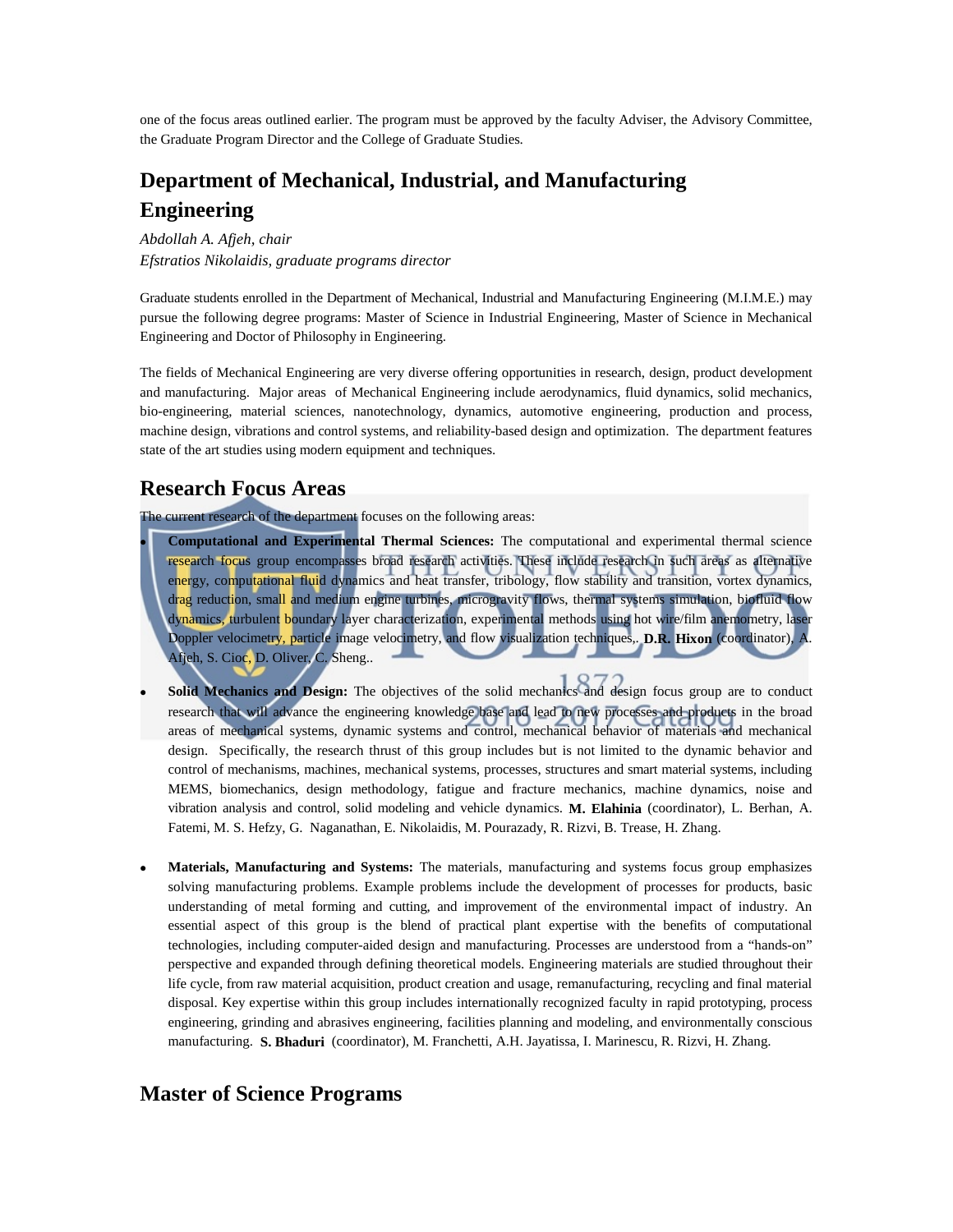Applicants must hold a bachelor of science in mechanical or industrial engineering, or a closely related field, from an accredited engineering program. If the baccalaureate is in a non-engineering or science area, students may be required to complete prerequisite courses without graduate degree credit. The Master of Science degree program may be pursued with thesis, project and non-thesis options.

- 1. **Master of Science degree with thesis option:** The plan of study must include 30 hours of graduate work, including 9 credit hours of Master of Science thesis successfully completed under the supervision of an M.I.M.E. faculty member. Courses must be selected from those approved for graduate study (5000 level or above). A minimum of 12 hours of course work must be in the student's focus area of study.
- 2. **Master of Science degree with non-thesis options:**
	- Master of Science degree with project option: Students are required to complete 30 credit hours at the graduate level, including six hours of Master of Science project under the supervision of a M.I.M.E. faculty member. The project option must be approved by the M.I.M.E. departmental chair or the graduate program director. Students are required to submit a professional, written project report to the department after due approval by the faculty adviser. The project report will then be logged and archived in the department as a technical report.
	- b. **Master of Science degree with course work-only option:** Students are required to complete a minimum of 30 credit hours of graduate level course work as specified by the department.

The majority of a student's course work for all of the options will normally be from M.I.M.E. courses. Three or more hours of the course work must be from approved courses in advanced mathematics. A minimum of 12 credits must be 6000-level courses. A student may be required to complete more than the required minimum hours to satisfy prerequisite deficiencies specified as provisional admission conditions and/or to fulfill educational requirements for the program as specified by the adviser or department.

Also, all supported students are required to enroll and/or participate in a graduate seminar (MIME 6930 or equivalent) each semester. The department may specify additional credit or non-credit requirements for satisfactory completion as well as enhancement of degree objectives. The plan of study for the Master of Science degree must be filed before 16 hours of academic course work has been completed. For full-time students, this normally will require that the plan of study be filed before registration for the second term.

For transfer credit, students should refer to the general policies of the College of Graduate Studies.

## **Doctoral Degree Program**

A satisfactory doctoral degree plan is developed jointly by the student and the dissertation adviser, subject to the approval of the department chair or graduate program director.

A minimum of 15 credit hours of regular 8000-level graduate courses taken for a letter grade beyond the M.S. degree is required for the doctoral degree program. Twelve of these 15 credit hours must be departmental graduate courses. Students entering the direct doctoral program with a bachelor's degree must complete 45 credit hours of graduate course work, of which 36 are regular departmental graduate courses beyond their bachelor's degree, and at least 27 credit hours must be at the 6000/8000 level. Other courses taken may include courses not listed as departmental courses, independent study courses, and courses taken S/U.

In addition to the above course requirements, all supported students are required to enroll and participate in a graduate seminar (MIME 8930 or equivalent) each semester. The department may specify additional credit or non-credit requirements, for satisfactory completion as well as enhancement of degree objectives.